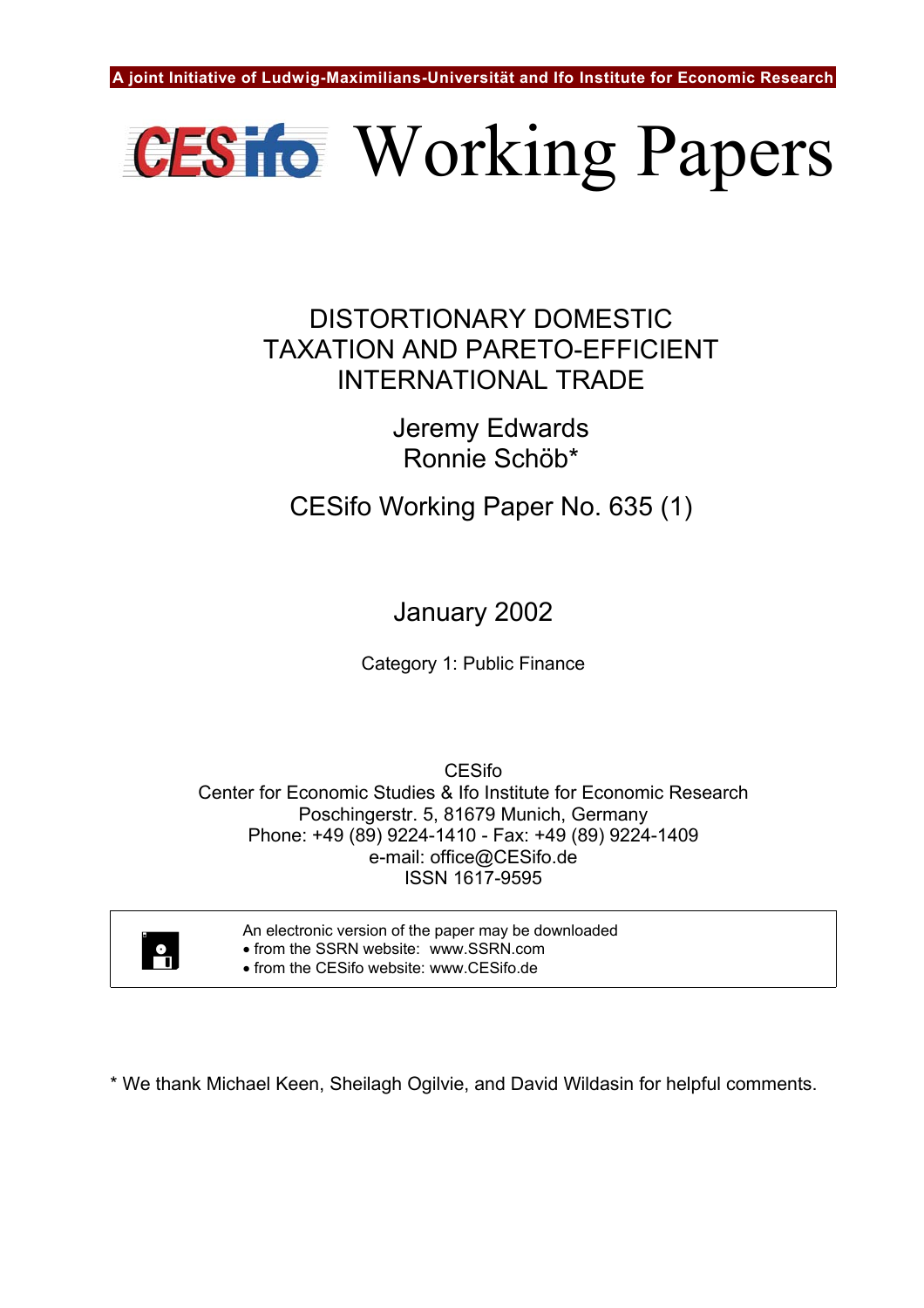CESifo *Working Paper No. 635 January 2002*

# DISTORTIONARY DOMESTIC TAXATION AND PARETO-EFFICIENT INTERNATIONAL TRADE

# **Abstract**

This paper characterises the domestic tax systems which yield Paretoefficient outcomes for a two-country world economy in which each country uses distortionary taxes. Such outcomes are compared with the Nash equilibria of the world economy when each country uses its domestic tax system to influence ist terms of trade. In such circumstances, the implementation of domestic tax systems which achieve a globally Paretoefficient outcome as a Nash equilibrium will be very difficult, for two main reasons: the ability of countries to use tax policy with respect to non-traded goods for protection, and the fact that Pareto-efficient tax structures depend on countries' distributional judgements, which are hard to measure objectively.

JEL Classification: F13, H21.

*Jeremy Edwards University of Cambridge Sidgwick Avenue Cambridge CB3 9DD United Kingdom je12@econ.cam.ac.uk*

*Faculty of Economics and Politics Faculty of Economics and Management Ronnie Schöb Otto-von-Guericke University P.O.Box 4120 39016 Magdeburg Germany*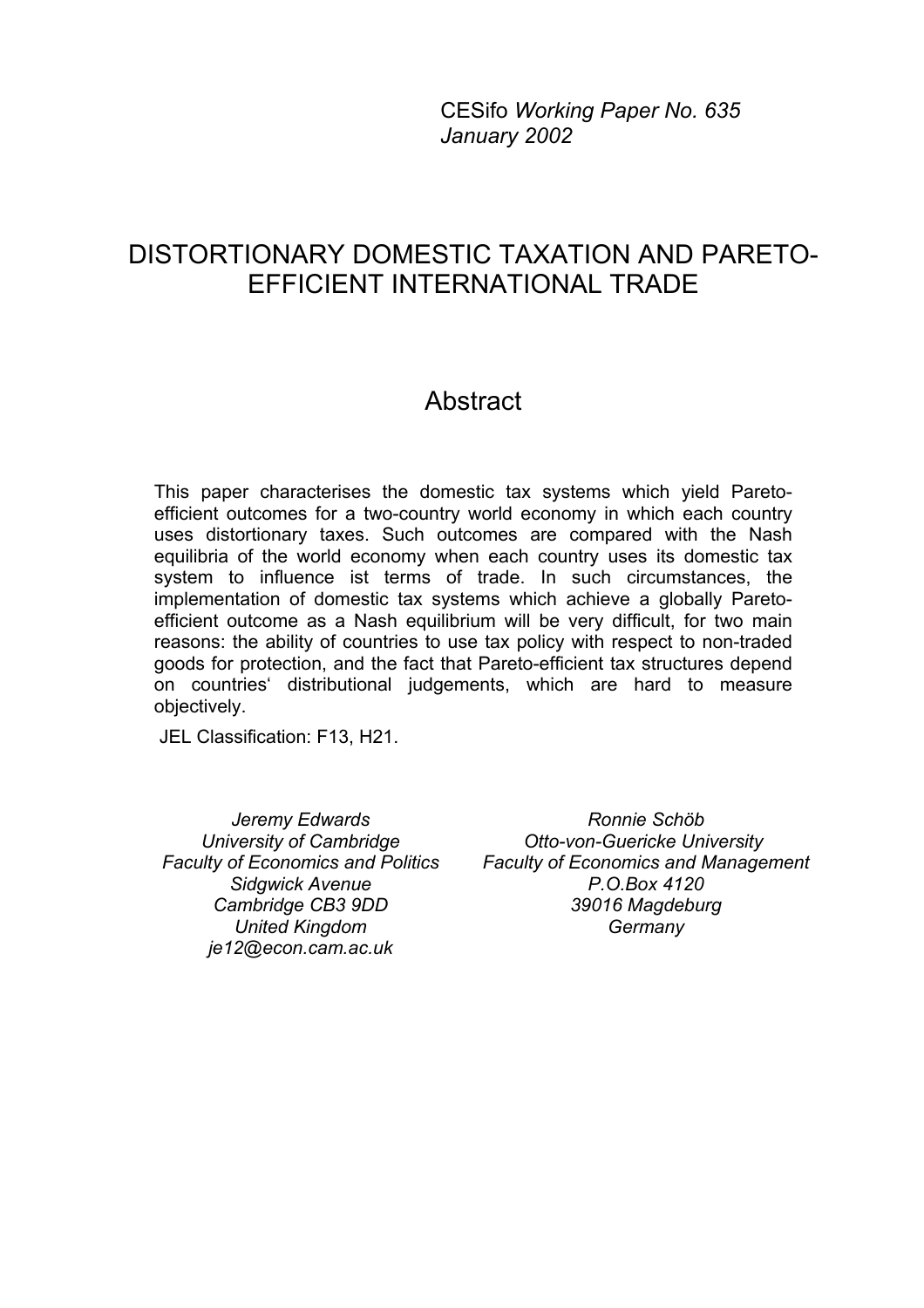### 1 Introduction

A basic argument for international agreements which require countries to reduce trade taxes, such as the General Agreement on Tariffs and Trade (GATT), is that the use of taxes which distort the pattern of trade results in an outcome which is Pareto-inefficient for the world economy. Since domestic tax policy, by which we mean the taxation and subsidisation of consumption and production within a country, can replicate the effects of trade taxes, Article III of the GATT specifies that countries which reduce or eliminate trade taxes should not use domestic taxation or other measures to achieve the same degree of protection. However, the informational and incentive constraints which make optimal redistributive lump-sum taxes and transfers impossible (Hammond 1979) mean that in practice the tax systems of all countries involve the use of distortionary taxes. By their nature, such distortionary taxes will, in general, affect trade flows between countries. Hence an obvious question raised by the requirement that countries' domestic tax policies should not be used for protectionist purposes is the following: what structure of distortionary domestic taxes and subsidies to finance public good provision and achieve redistributional objectives in each country is compatible with a Pareto-efficient outcome for the world economy, i.e. one in which all possible gains from international trade have been exhausted?

The existing literature does not give a clear answer to this question. Much of it analyses taxes on consumption, production, and trade in the context of single-household economies, and often assumes that revenue is returned to the single household in lump-sum form. Of those contributions which provide part of an answer to the question, Dixit and Norman (1980) and Dixit (1985) incorporate distributional and revenue-raising considerations into the analysis of optimal domestic and trade taxes, while Diewert, Turunen-Red and Woodland (1989) establish that strictly Paretoimproving trade tax reforms exist for a small open economy with many households in which lump-sum taxes cannot be used, but all three focus on a single country rather than the world economy. The literature on tax harmonisation (Keen 1987, 1989, Turunen-Red and Woodland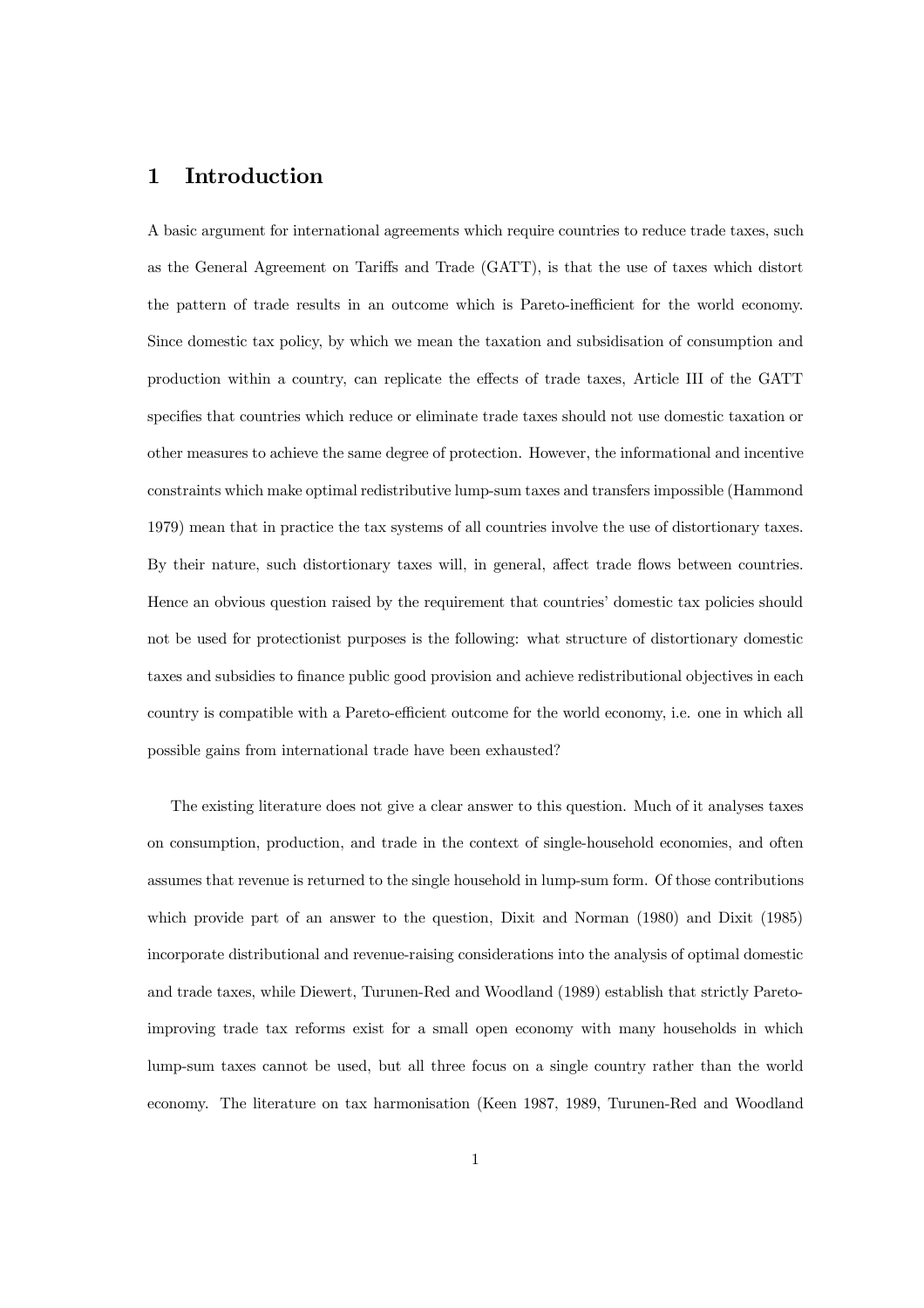1990, Lockwood 1997) is motivated by the idea that tax harmonisation between countries may be a Pareto-improving way of removing the indirect protection countries obtain from suitably-chosen domestic taxation, but largely neglects revenue-raising and distributional concerns. Wildasin (1977) and Keen and Wildasin (2000) characterise the distortionary tax structures in each country which will result in globally Pareto-efficient outcomes, but their assumption of a single household in each country means that distributional considerations are not reflected in these domestic tax structures.

The first objective of this paper is therefore to characterise Pareto-efficient outcomes for a two-country world in which each country uses distortionary taxes both to raise revenue for public good provision and to redistribute between households within the country. Since these features of tax systems are observed in all countries, a characterisation of the domestic tax structures which are consistent with global Pareto-efficiency in such circumstances is an essential component of an analysis of whether domestic tax policy is being used for protectionist purposes.

The second objective of the paper is then to consider the problems involved in implementing a set of domestic tax structures which yield a Pareto-efficient outcome for the world economy when each country has incentives to use domestic tax policy to alter the terms of trade in its favour. As is well known, in the absence of restrictions on individual countries' use of tax policy to influence their terms of trade, the international trade equilibrium will not be Pareto-efficient. Our analysis of the domestic tax policies that countries will adopt in these circumstances builds upon, and extends, the existing literature on optimal taxes and tariffs in a large open economy (Boadway et al. 1973, Dixit 1985). We emphasise that restrictions on the domestic tax treatment of traded goods alone will not in general be sufficient to achieve global Pareto-efficiency, because (for standard second-best reasons) the domestic tax treatment of non-traded goods can be used to offset partially the effects of such restrictions and thereby achieve a measure of protection. This point was made by Vandendorpe (1972), but has not been prominent in more recent discussions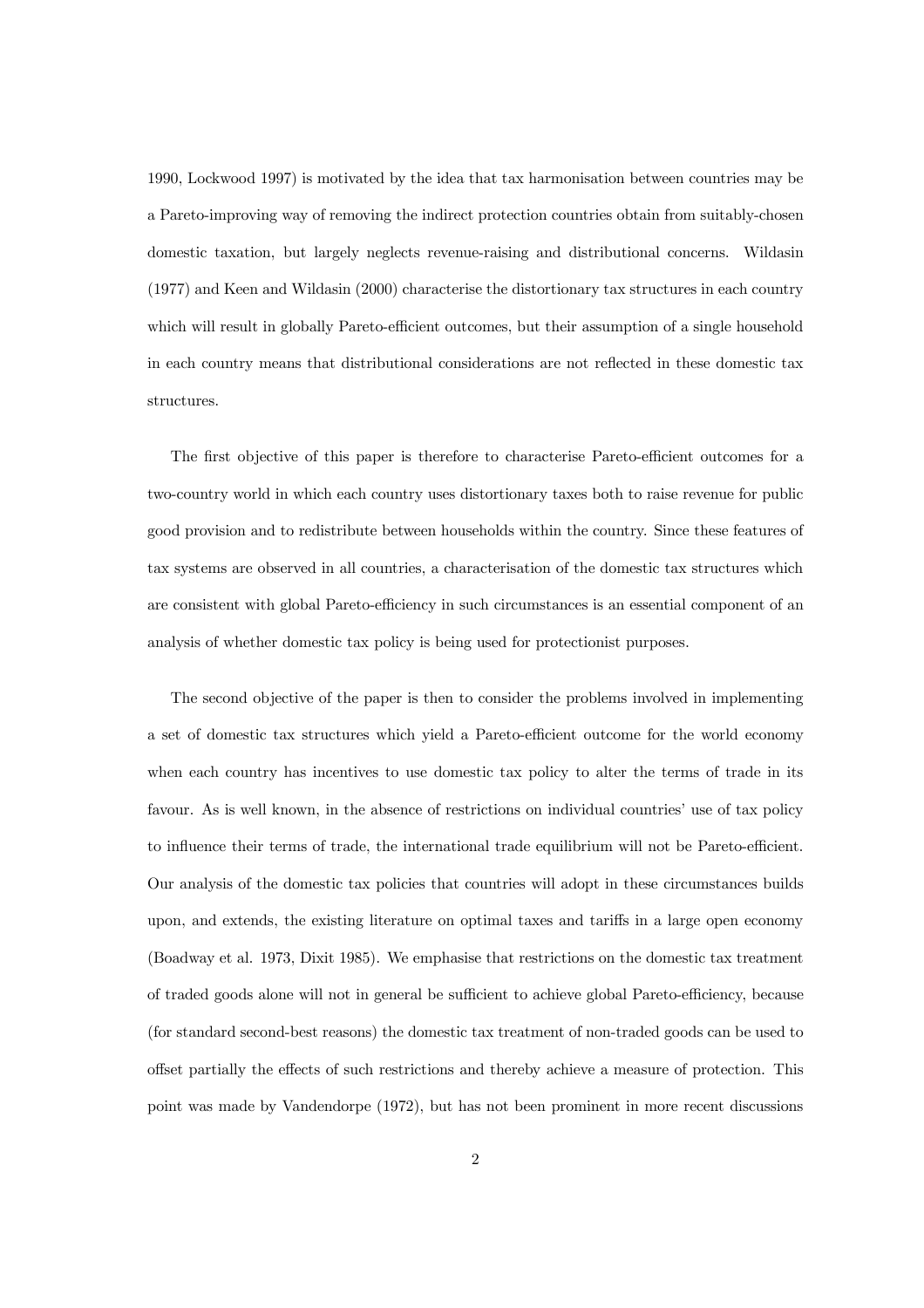of the ways in which domestic tax policy can be used to achieve indirect protection. Furthermore, Vandendorpeís analysis was cast in a framework in which other distortionary taxes were not needed and distributional issues did not arise. Hence, as well as reiterating the importance of Vandendorpe's point, another contribution of this paper is to generalise his analysis to a more realistic setting.

The plan of the paper is as follows. Section 2 sets out a model of trade between two countries, in each of which distortionary taxation of both traded and non-traded goods is used to raise revenue and achieve redistributional objectives. Section 3 characterises Pareto-efficient allocations for such a two-country world. Section 4 then analyses each countryís choice of taxes and subsidies when it acts non-cooperatively, taking the other countryís policy choices as given, and shows that the resulting Nash equilibrium tax and subsidy choices are not Pareto-efficient. It is shown that imposing constraints on countries' choices of taxation and subsidisation of traded goods in an attempt to achieve a Pareto-efficient outcome will fail if countries are left with some degrees of freedom in their decisions about taxes on and subsidies to non-traded goods. The implications of this analysis for attempts to achieve a globally Pareto-efficient outcome are discussed in section 5. Section 6 concludes the paper.

## 2 The model

We consider a model of trade between two countries, home and foreign. In each country there are N private goods, the first T of which are traded, the remaining  $N - T$  being nontraded. These private goods have a wide interpretation, encompassing both goods and factors. The usual convention is adopted, that a negative supply by a firm represents a demand for an input and a negative demand by a household represents a supply. Since only relative prices matter, good 1 (a traded good) is taken as numeraire, and (without loss of generality) assumed to be untaxed in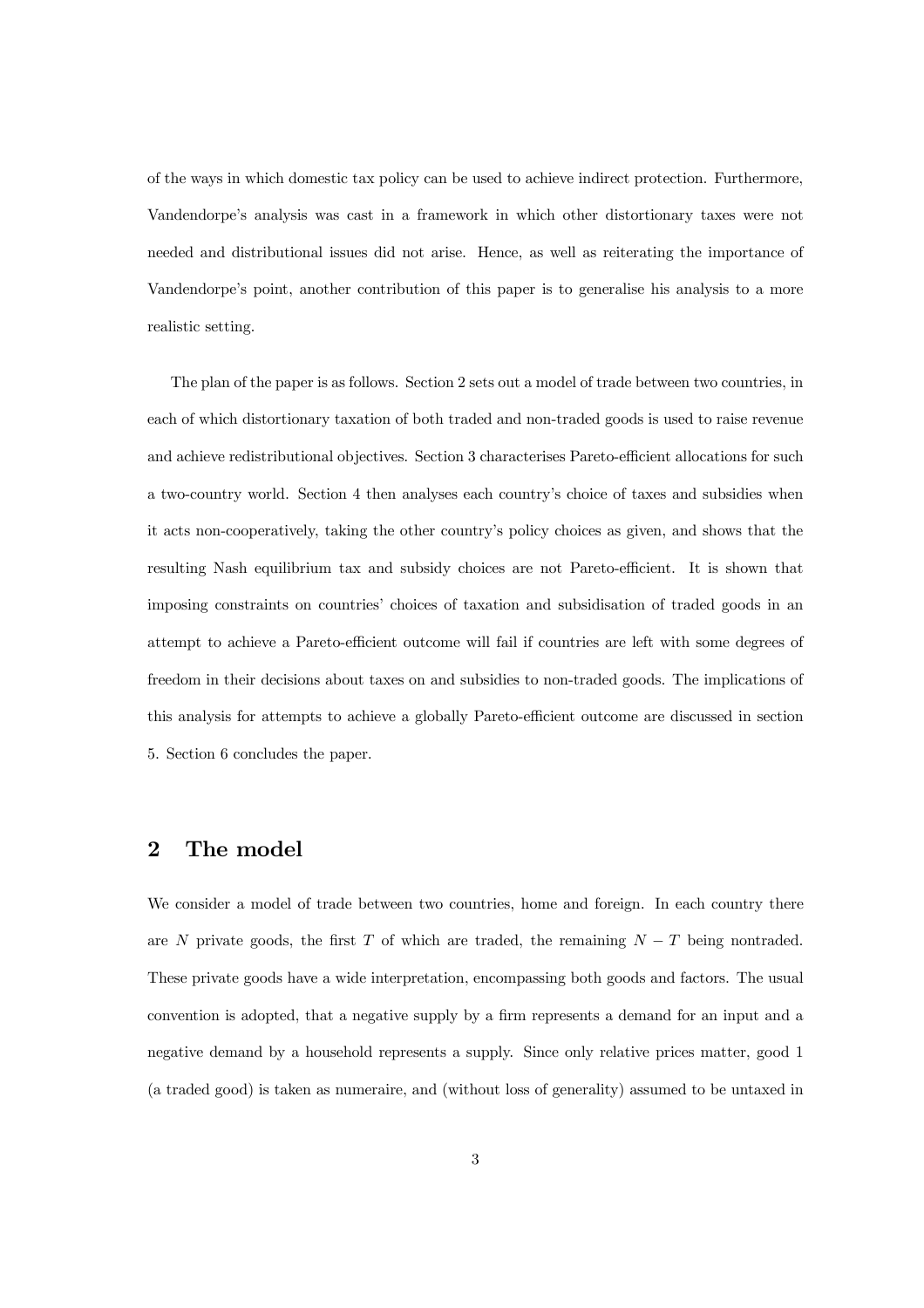both countries. Thus the vector of world prices is written as  $(1, \mathbf{p}^w)$ , where  $\mathbf{p}^w$  denotes the world prices of goods  $2, ..., T$ <sup>1</sup>

The vector of net imports of traded goods by the home country is  $(n_1, n)$ , where the first component refers to good 1 and  $\bf{n}$  denotes net imports of goods 2, ..., T. Positive components of this vector correspond to imported goods, and negative components to exported goods. Since the effects of trade taxes can be replicated by suitable domestic commodity taxes and producer subsidies, the paper assumes that explicit trade taxes are not possible, and concentrates on the implications of the fact that the effects of such taxes can be replicated by domestic taxes and subsidies. The home country imposes commodity taxes **t** on home household demand **x** for traded goods  $2, ..., T$ , as well as producer subsidies s on home private firm supply y of traded goods 2,..., T. The sign of the product  $t_i x_i$  shows whether there is a commodity tax or subsidy on household demand for a particular good  $i = 2, ..., T$ , so that a tax is indicated by  $t_i > 0$  if  $x_i > 0$ , and by  $t_i < 0$  if  $x_i < 0$ . Similarly the sign of the product  $s_i y_i$  shows if there is a producer subsidy or tax on private Örm supply of a particular good. The vector of home country consumer prices for traded goods is thus  $(1, \mathbf{q})$ , where  $\mathbf{q} = \mathbf{p}^w + \mathbf{t}$ , and the vector of home country producer prices for traded goods is thus  $(1, \mathbf{p})$ , where  $\mathbf{p} = \mathbf{p}^w + \mathbf{s}$ . The vector of home country producer prices of non-traded goods  $T + 1, ..., N$  is  $\mathbf{p}_n$ , and home household demand  $\mathbf{x}_n$  for these goods is subject to commodity taxes  $t_n$ .<sup>2</sup> Hence the vector of home country consumer prices for non-traded goods is  $\mathbf{q}_n = \mathbf{p}_n + \mathbf{t}_n$ .

Private production in the home country is carried out by a single competitive firm which trades at producer prices  $(1, \mathbf{p}, \mathbf{p}_n)$  and has a strictly convex production set. The private firm's profit function is  $\pi(1, \mathbf{p}, \mathbf{p}_n)$  and its (vector-valued) supply function is  $(y_1(1, \mathbf{p}, \mathbf{p}_n), \mathbf{y}(1, \mathbf{p}, \mathbf{p}_n), \mathbf{y}_n(1, \mathbf{p}, \mathbf{p}_n)).$ 

The vector of home country government supply of private goods is  $(z_1, \mathbf{z}, \mathbf{z}_n)$ , positive and

<sup>1</sup> All vectors are column vectors, with a prime indicating transposition.

<sup>&</sup>lt;sup>2</sup> Note that linear taxes on goods supplied by households are included in  $(\mathbf{t}, \mathbf{t}_n)$ .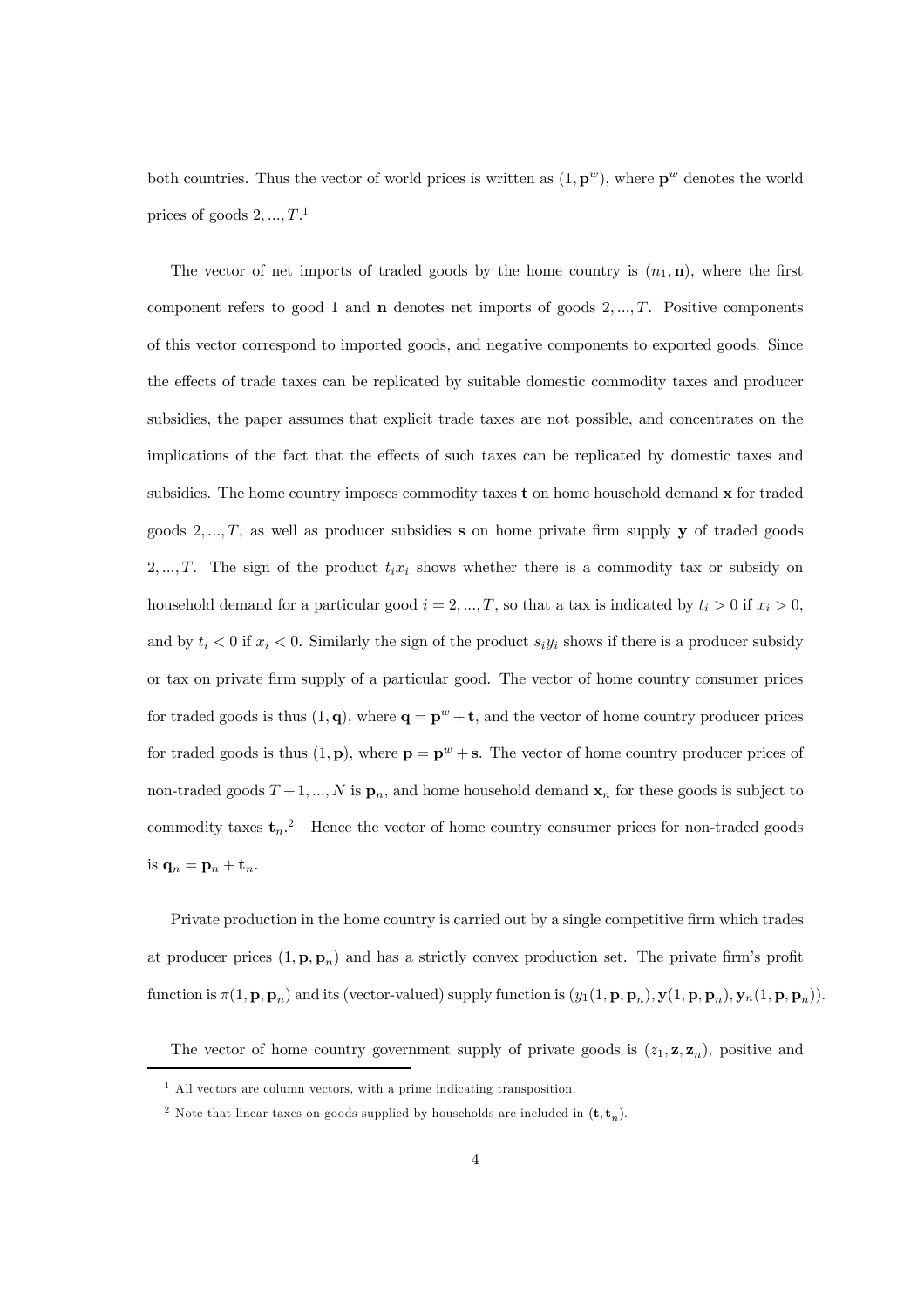negative components of which correspond respectively to outputs and inputs. In addition, the home country government produces a (local) pure public good g using private goods as inputs. The home country government imposes commodity taxes  $(\mathbf{t}, \mathbf{t}_n)$  and pays production subsidies s. It also pays a uniform lump-sum transfer r to all households  $h = 1, ..., H$ , and taxes private sector profits  $\pi$  at a rate of 100%.<sup>3</sup> The home country government transacts at world prices for traded goods and producer prices for non-traded goods, $4\degree$  so that its budget constraint is

$$
\mathbf{t}.\mathbf{x} + \mathbf{t}_n.\mathbf{x}_n - \mathbf{s}.\mathbf{y} + z_1 + \mathbf{p}^w.\mathbf{z} + \mathbf{p}_n.\mathbf{z}_n + \pi - \sum_{h=1}^H r = 0
$$
 (1)

Each of the H households in the home country has a budget constraint  $x_1^h + \mathbf{q} \cdot \mathbf{x}^h + \mathbf{q}_n \cdot \mathbf{x}_n^h = r$ , and chooses a utility-maximising vector of demands for private goods subject to this budget constraint and the given quantity of the public good. The resulting (vector-valued) demand functions are  $(x_1^h(\mathbf{q},\mathbf{q}_n,r,g),\mathbf{x}^h(\mathbf{q},\mathbf{q}_n,r,g),\mathbf{x}^h_n(\mathbf{q},\mathbf{q}_n,r,g))$ .<sup>5</sup> The home country aggregate demand function is

$$
(x_1(\mathbf{q},\mathbf{q}_n,r,g),\mathbf{x}(\mathbf{q},\mathbf{q}_n,r,g),\mathbf{x}_n(\mathbf{q},\mathbf{q}_n,r,g)) = \sum_{h=1}^H (x_1^h(\mathbf{q},\mathbf{q}_n,r,g),\mathbf{x}^h(\mathbf{q},\mathbf{q}_n,r,g),\mathbf{x}^h_n(\mathbf{q},\mathbf{q}_n,r,g))
$$

Household preferences are represented by the indirect utility functions  $v^h(\mathbf{q}, \mathbf{q}_n, r, g)$ . Social welfare in the home country is given by a Bergson-Samuelson social welfare function  $w(..., v^h(\mathbf{q}, \mathbf{q}_n, r, g), ...)$ .

Behaviour in the foreign country is modelled in the same way as in the home country, and upper-case symbols are used to indicate prices, quantities, and behavioural functions in the foreign

<sup>&</sup>lt;sup>3</sup> The assumption that private sector profits are fully taxed is one way of implementing the standard simplifying assumption in the optimal tax literature that there are no pure profits in household budget constraints. An alternative assumption which achieves the same effect is that private sector production takes place under constant returns to scale.

<sup>4</sup> If the government transacts at prices other than world and producer prices respectively, netting out taxes and subsidies within the government sector still yields equation (1).

<sup>5</sup> Since the consumer and producer prices of good 1 are both normalised to 1, these prices are suppressed as arguments of behavioural functions in the remainder of the paper.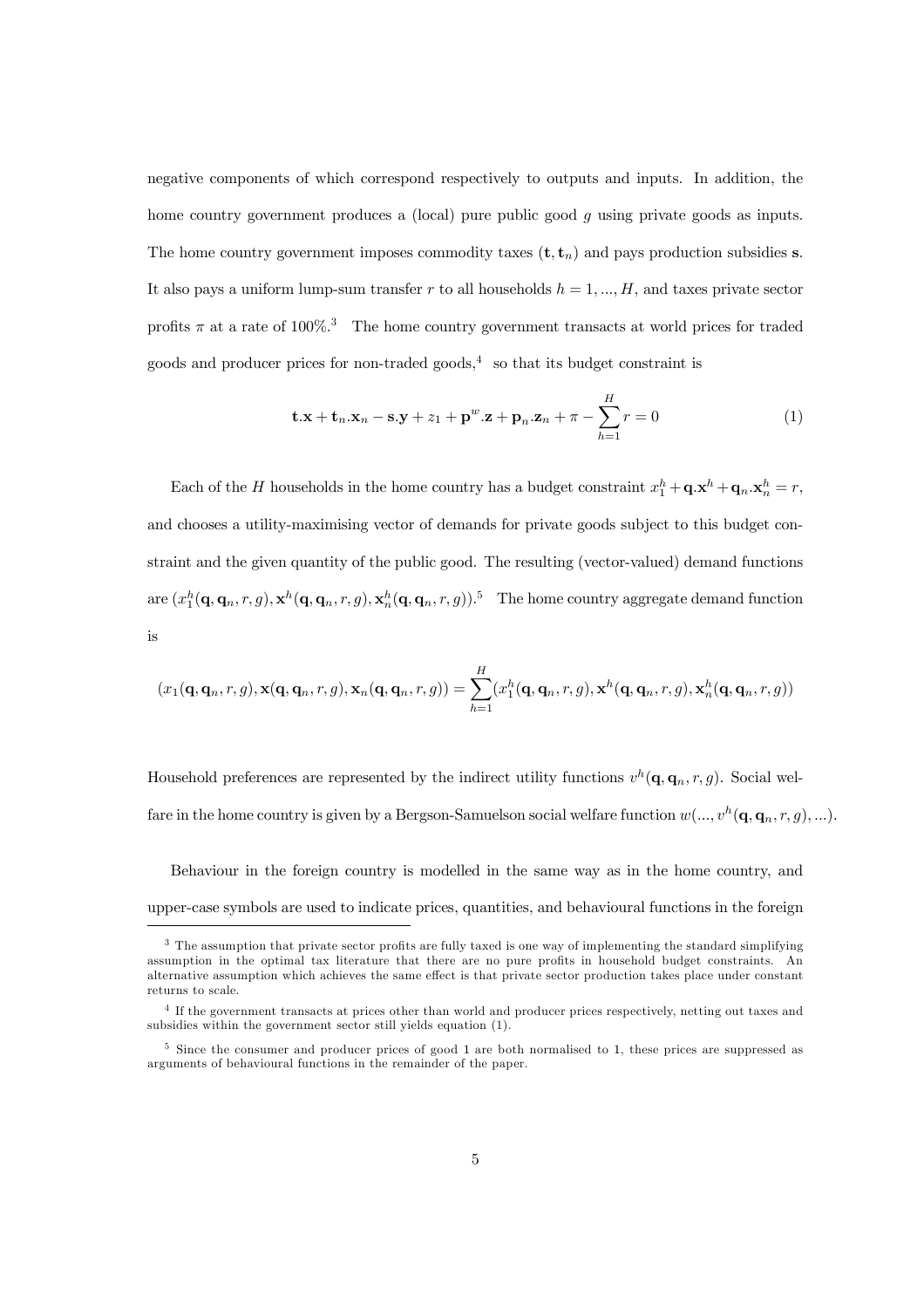country. An equilibrium for the world economy requires the following conditions to be satisfied.

$$
x_1(\mathbf{q}, \mathbf{q}_n, r, g) - y_1(\mathbf{p}, \mathbf{p}_n) - z_1 + X_1(\mathbf{Q}, \mathbf{Q}_n, R, G) - Y_1(\mathbf{P}, \mathbf{P}_n) - Z_1 = 0
$$
\n(2)

$$
\mathbf{x}(\mathbf{q}, \mathbf{q}_n, r, g) - \mathbf{y}(\mathbf{p}, \mathbf{p}_n) - \mathbf{z} + \mathbf{X}(\mathbf{Q}, \mathbf{Q}_n, R, G) - \mathbf{Y}(\mathbf{P}, \mathbf{P}_n) - \mathbf{Z} = \mathbf{0}
$$
\n(3)

$$
\mathbf{x}_n(\mathbf{q},\mathbf{q}_n,r,g) - \mathbf{y}_n(\mathbf{p},\mathbf{p}_n) - \mathbf{z}_n = \mathbf{0}
$$
 (4)

$$
\mathbf{X}_n(\mathbf{Q}, \mathbf{Q}_n, R, G) - \mathbf{Y}_n(\mathbf{P}, \mathbf{P}_n) - \mathbf{Z}_n = \mathbf{0}
$$
\n(5)

$$
x_1(\mathbf{q}, \mathbf{q}_n, r, g) - y_1(\mathbf{p}, \mathbf{p}_n) - z_1 + \mathbf{p}^w \cdot (\mathbf{x}(\mathbf{q}, \mathbf{q}_n, r, g) - \mathbf{y}(\mathbf{p}, \mathbf{p}_n) - \mathbf{z}) = 0
$$
(6)

$$
X_1(\mathbf{Q}, \mathbf{Q}_n, R, G) - y_1(\mathbf{P}, \mathbf{P}_n) - Z_1 + \mathbf{p}^w \cdot (\mathbf{X}(\mathbf{Q}, \mathbf{Q}_n, R, G) - \mathbf{Y}(\mathbf{P}, \mathbf{P}_n) - \mathbf{Z}) = 0 \tag{7}
$$

Equation (2) is the world equilibrium condition for traded good 1, and equation (3) is the world equilibrium condition for the other  $T-1$  traded goods. Equations (4) and (5) are the equilibrium conditions for non-traded goods in the home and foreign country respectively.<sup>6</sup> Equations (6) and (7) are the balance of trade conditions for the home and foreign country respectively: they state that the aggregate value at world prices of each country's net imports is zero. By definition, the home country's net imports of traded goods are  $(n_1, \mathbf{n}) \equiv (x_1 - y_1 - z_1, \mathbf{x} - \mathbf{y} - \mathbf{z})$ , and similarly for the foreign country.

Equations  $(3)$ ,  $(6)$ , and  $(7)$  imply equation  $(2)$ , so that equilibrium in the world market for the numeraire good is ensured if the world markets for all other traded goods are in equilibrium, and both countries' trade is balanced. Hence satisfaction of equation (2) is not explicitly required. It is straightforward to show, using the aggregate budget constraint of households,  $x_1 + \mathbf{q} \cdot \mathbf{x} + \mathbf{q}_n \cdot \mathbf{x}_n =$  $\sum_{h=1}^{H} r$ , and the relationships  $\pi = y_1 + \mathbf{p} \cdot \mathbf{y} + \mathbf{p}_n \mathbf{y}_n$ ,  $\mathbf{q} = \mathbf{p}^w + \mathbf{t}$ ,  $\mathbf{q}_n = \mathbf{p}_n + \mathbf{t}_n$ , and  $\mathbf{p} = \mathbf{p}^w + \mathbf{s}$ , that satisfaction of the government budget constraint (1) in the home country is implied by the equilibrium conditions (4) and (6). Similarly (5) and (7) imply that the foreign country government budget constraint is satisfied. Thus imposition of the conditions  $(3)-(7)$  ensures equilibrium in the markets for all goods and satisfaction of the government budget constraint in both countries.

<sup>&</sup>lt;sup>6</sup> **0** in equation (3) is a  $T - 1$  vector of zeroes, while **0** in equations (4) and (5) is a  $N - T$  vector of zeroes.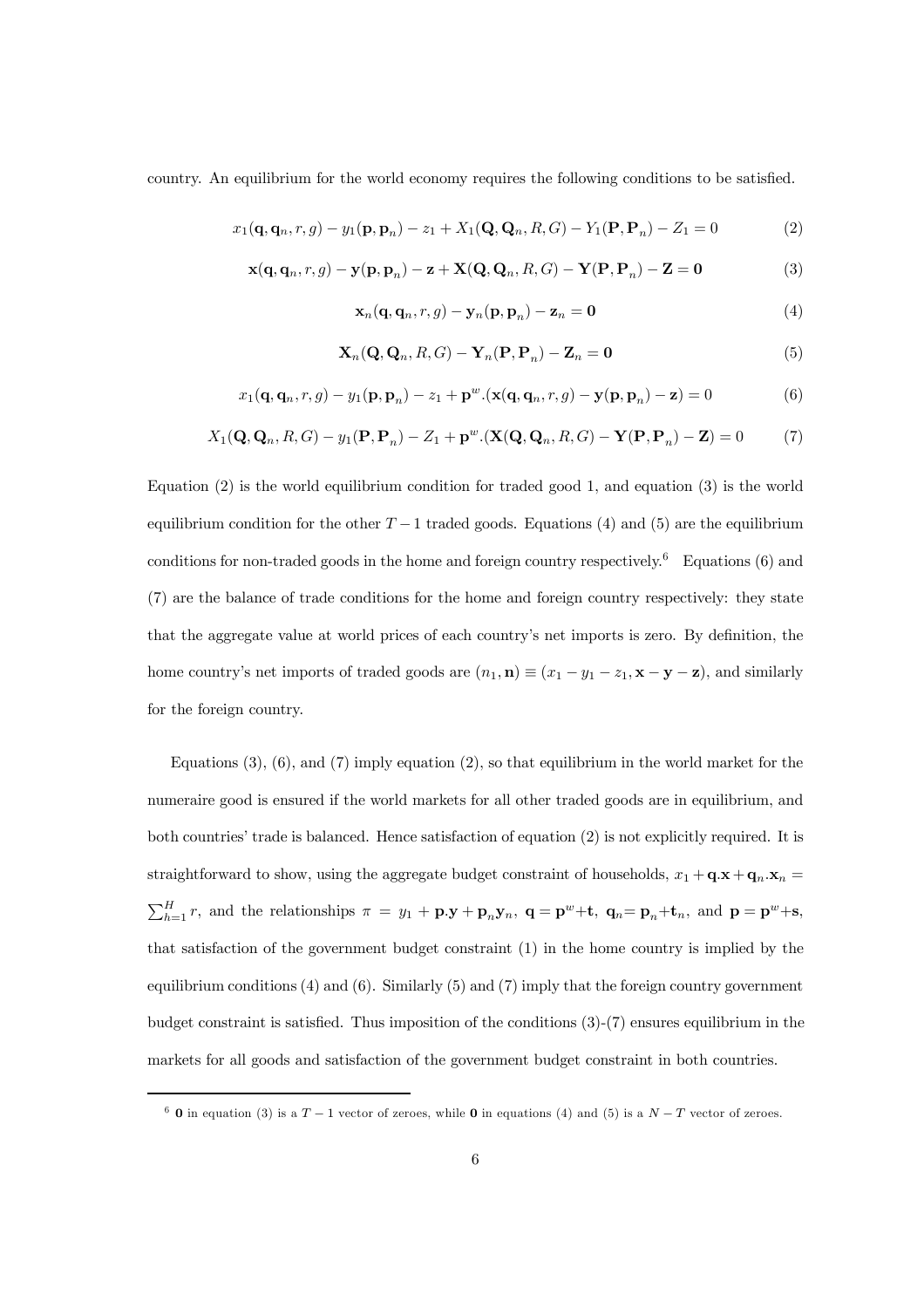### 3 Pareto-efficient taxation

A Pareto-efficient allocation for the world economy is a set of home and foreign country taxes and subsidies, together with a set of world prices, such that, for a given value of social welfare in the foreign country (denoted by  $\overline{W}$ ), social welfare in the home country is maximised subject to the constraints of world market equilibrium (equations  $(3)-(7)$ ). The control variables for this problem are taxes and subsidies in the two countries  $(\mathbf{t}, \mathbf{t}_n, \mathbf{s}, r \text{ and } \mathbf{T}, \mathbf{T}_n, \mathbf{S}, R \text{ in the home})$ and foreign countries respectively), together with producer prices of non-traded goods in the two countries  $(\mathbf{p}_n \text{ and } \mathbf{P}_n)$  and world prices  $(\mathbf{p}^w)$ .<sup>7</sup>

Letting  $v_i$ ,  $i = 2, ...T$ , be Lagrange multipliers on the constraints (3),  $v_k$  and  $V_k$ ,  $k = T+1, ..., N$ , be Lagrange multipliers on the constraints (4) and (5),  $\mu$  and M be Lagrange multipliers on constraints (6) and (7), and  $\Lambda$  be the Lagrange multiplier on the constraint that social welfare in the foreign country equals  $\overline{W}$ , the Lagrangean for this problem is

$$
L = w(..., v^{h}(\mathbf{p}^{w} + \mathbf{t}, \mathbf{p}_{n} + \mathbf{t}_{n}, r, g), ...)
$$
\n
$$
- \sum_{i=2}^{T} v_{i} \{x_{i}(\mathbf{p}^{w} + \mathbf{t}, \mathbf{p}_{n} + \mathbf{t}_{n}, r, g) - y_{i}(\mathbf{p}^{w} + \mathbf{s}, \mathbf{p}_{n}) - z_{i}
$$
\n
$$
+ X_{i}(\mathbf{p}^{w} + \mathbf{T}, \mathbf{P}_{n} + \mathbf{T}_{n}, R, G) - Y_{i}(\mathbf{p}^{w} + \mathbf{S}, \mathbf{P}_{n}) - Z_{i}\}
$$
\n
$$
- \sum_{k=T+1}^{N} v_{k} \{x_{k}(\mathbf{p}^{w} + \mathbf{t}, \mathbf{p}_{n} + \mathbf{t}_{n}, r, g) - y_{k}(\mathbf{p}^{w} + \mathbf{s}, \mathbf{p}_{n}) - z_{k}\}
$$
\n
$$
- \sum_{k=T+1}^{N} V_{k} \{X_{k}(\mathbf{p}^{w} + \mathbf{T}, \mathbf{P}_{n} + \mathbf{T}_{n}, R, G) - Y_{k}(\mathbf{p}^{w} + \mathbf{S}, \mathbf{P}_{n}) - Z_{k}\}
$$
\n
$$
- \mu \{x_{1}(\mathbf{p}^{w} + \mathbf{t}, \mathbf{p}_{n} + \mathbf{t}_{n}, r, g) - y_{1}(\mathbf{p}^{w} + \mathbf{s}, \mathbf{p}_{n}) - z_{1}\}
$$
\n
$$
+ \sum_{i=2}^{T} p_{i}^{w} [x_{i}(\mathbf{p}^{w} + \mathbf{t}, \mathbf{p}_{n} + \mathbf{t}_{n}, r, g) - Y_{i}(\mathbf{p}^{w} + \mathbf{s}, \mathbf{p}_{n}) - Z_{i}] \}
$$
\n
$$
- M \{X_{1}(\mathbf{p}^{w} + \mathbf{T}, \mathbf{P}_{n} + \mathbf{T}_{n}, R, G) - Y_{1}(\mathbf{p}^{w} + \mathbf{S}, \mathbf{P}_{n}) - Z_{1}\}
$$
\n
$$
+ \sum_{i=2}^{T} p_{i}^{w} [X_{i}(\mathbf{p}^{w} + \math
$$

 $7$  Since our concern here is to characterise domestic tax structures which are Pareto-efficient for the world economy, we treat government production of the public good and government supply of private goods in the two countries as parameters.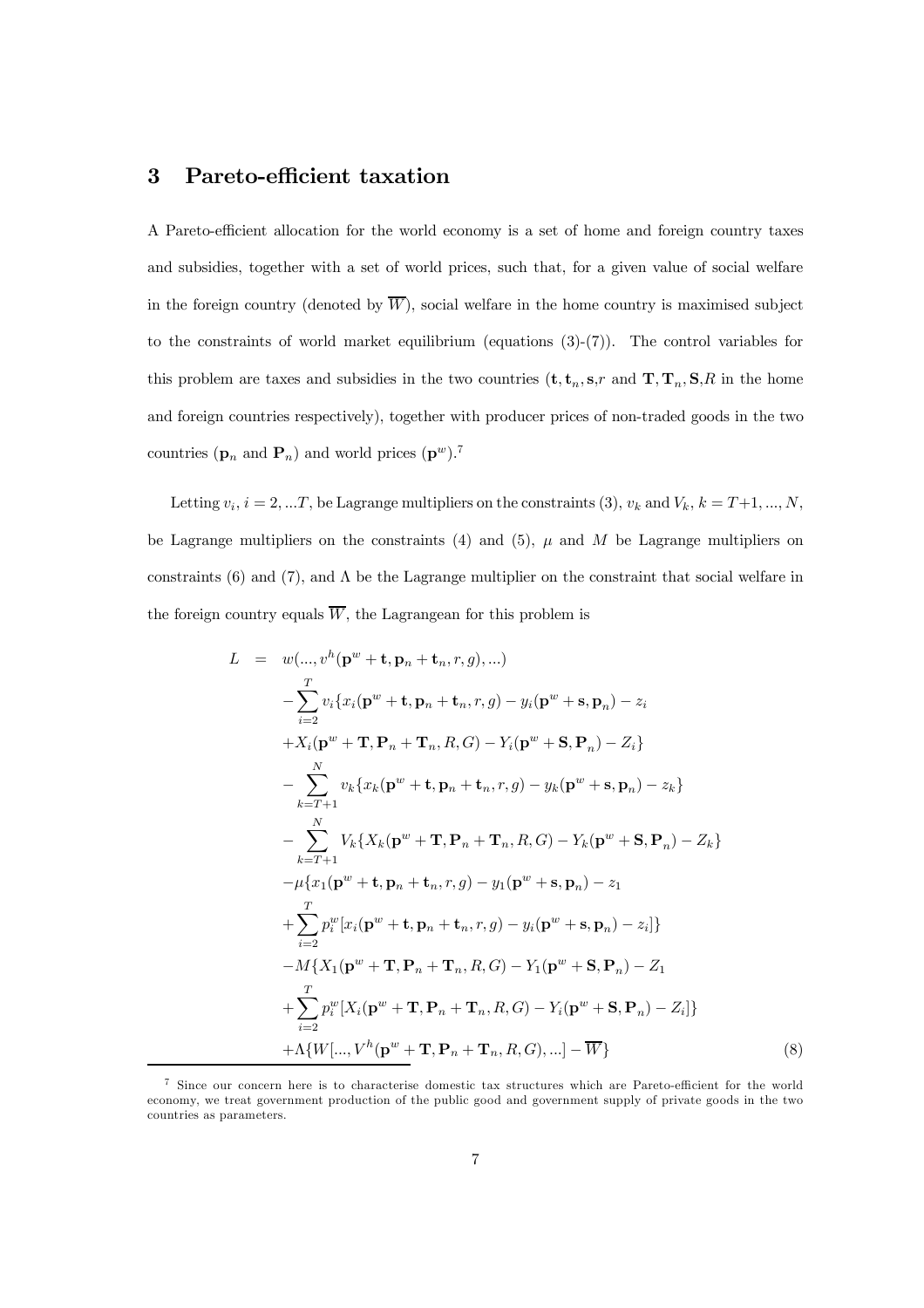The first-order necessary conditions obtained from this Lagrangean enable a globally Paretoefficient allocation to be characterised. Since the details of this derivation are straightforward, they are relegated to Appendix A.

The first set of conditions required for Pareto-efficiency in the world economy concerns the relationship between shadow and producer prices. It is shown in the Appendix that it is possible to normalise  $\mu = M = 1$ . Hence, using the envelope theorem in (8), the shadow prices of traded goods  $i = 2, ..., T$  in both the home and the foreign country at a globally Pareto-efficient allocation are given by  $v_i + p_i^w$ . Similarly, the shadow prices of non-traded goods  $k = T + 1, ..., N$  in the home country at such an allocation are given by  $v_k$ , while those for the foreign country are given by  $V_k$ . From (A14) and (A15) in Appendix A,

$$
v_i + p_i^w = p_i \t i = 2, ..., T \t (9)
$$

$$
v_k = p_k \t k = T + 1, ..., N \t (10)
$$

$$
v_i + p_i^w = P_i \t i = 2, ..., T \t (11)
$$

$$
V_k = P_k \t k = T + 1, ..., N \t (12)
$$

Equations  $(9)$  and  $(11)$  imply that, at a globally Pareto-efficient allocation, the producer prices of traded goods are the same in both countries, and, furthermore, that the shadow prices of traded goods in both countries are equal to the common producer prices. The former implication means that Pareto-efficiency for the world economy requires production efficiency in the use and production of traded goods.<sup>8</sup> Equations (10) and (12) imply that, at a globally Pareto-efficient allocation, in each country the producer prices of non-traded goods are equal to the shadow prices of non-traded goods.

<sup>8</sup> Keen and Wildasin (2000) point out that, if the number of traded goods is less than the number of countries, production efficiency is sufficient but not necessary for Pareto-efficiency for the world economy. However, if the number of traded goods is at least as large as the number of countries, production efficiency is necessary and sufficient for Pareto-efficiency for the world economy. Since our analysis assumes only two countries, it applies to the case where the number of traded goods is at least as large as the number of countries, which we regard as the empirically relevant one.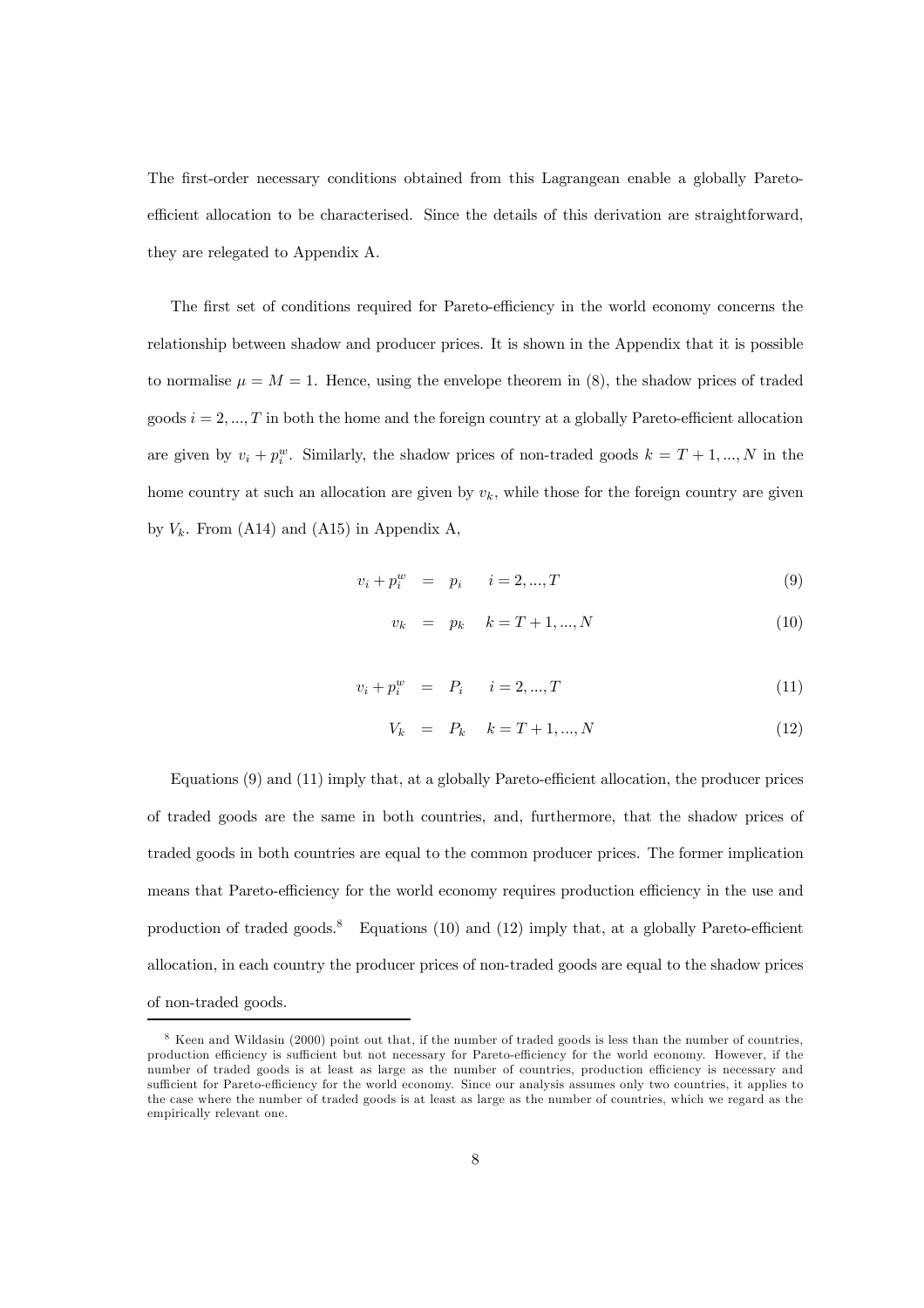The second set of conditions required for global Pareto-efficiency concerns the relationship between consumer and producer prices, and the optimal choice of the uniform lump-sum transfer, in each country. These conditions characterise the choice of linear income tax and commodity taxes in each country at a globally Pareto-efficient allocation. From  $(A19)$  of Appendix A, the condition for the home country's optimal choice of uniform lump-sum transfer is

$$
\frac{\sum_{h=1}^{H} c^h}{H} = 1\tag{13}
$$

where  $c^h \equiv \beta^h + \sum_{i=2}^T (t_i - s_i)$  $\left(\frac{\partial x_i^h}{\partial m^h}\right) + \sum_{k=T+1}^N t_k$  $\left(\partial x_k^h/\partial m^h\right)$  is the net marginal social valuation of income accruing to household  $h$ . From  $(A20)$  of the Appendix, the relationship between consumer and producer prices in the home country at a globally Pareto-efficient allocation is characterised by

$$
\widehat{\mathbf{x}}_{\mathbf{q}}\begin{pmatrix}\mathbf{q}-\mathbf{p} \\ \mathbf{q}_n-\mathbf{p}_n\end{pmatrix} = \sum_{h} (\mathbf{c}^h - 1)\mathbf{x}^h \tag{14}
$$

where  $\hat{\mathbf{x}}_{\mathbf{q}}$  is the  $(N - 1) \times (N - 1)$  matrix of price derivatives of aggregate compensated demand functions and  $\sum_h(\mathbf{c}^h-\mathbf{1})\mathbf{x}^h$  is the  $(N-1)\times 1$  vector with components  $\sum_{h=1}^H(c^h-1)x_i^h$ ,  $j=2,...,N$ . Equations (13) and (14) together characterise the home country's choice of linear income tax and commodity taxes at a Pareto-efficient allocation for the world economy, and show that at such an allocation the home country sets these taxes in a way which corresponds exactly to standard rules for optimal taxation when distributional objectives matter.<sup>9</sup>

A similar argument shows that the foreign countryís choice of linear income tax and commodity taxes at a globally Pareto-efficient allocation can be characterised by

$$
\frac{\sum_{h=1}^{H} C^h}{H} = 1\tag{15}
$$

$$
\widehat{\mathbf{X}}_{\mathbf{Q}}\left(\frac{\mathbf{Q}-\mathbf{P}}{\mathbf{Q}_n-\mathbf{P}_n}\right)=\sum_{h}(\mathbf{C}^h-\mathbf{1})\mathbf{X}^h
$$
\n(16)

where  $C^h \equiv \Lambda B^h + \sum_{i=2}^T (T_i - S_i) \partial X_i^h / \partial M^h + \sum_{k=T+1}^N T_k \partial X_k^h / \partial M^h$ .

<sup>&</sup>lt;sup>9</sup> See Diamond and Mirrlees (1971), Diamond (1975), and Atkinson and Stiglitz (1980), Lecture 14-2.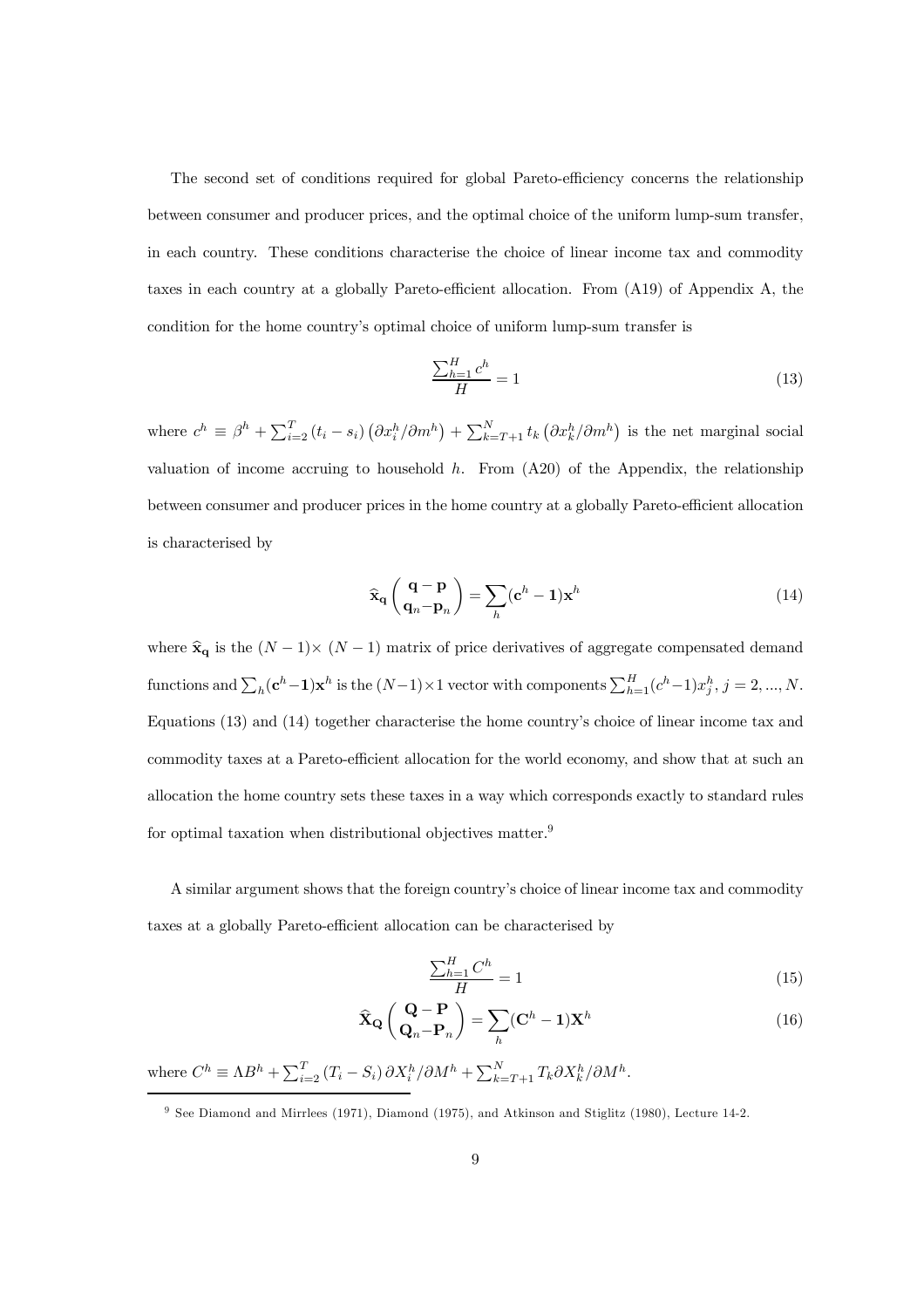Pareto-efficient taxation for the world economy therefore requires the following. First, producer prices for all goods should equal shadow prices in both countries, and for traded goods producer prices should be the same in both countries. This does not rule out subsidies to private production of traded goods in the two countries, but it does imply that any such subsidies should be the same in both countries, i.e.  $s_i = S_i$ ,  $i = 2, ..., T$ . Consequently production efficiency is a necessary condition for global Pareto-efficiency, provided that the number of traded goods is at least as large as the number of countries (Keen and Wildasin 2000). This desirability of production efficiency implies that the destination principle for commodity taxation is preferable to the origin principle, and that the residence principle for capital income taxation is superior to the source principle (Keen 1993, Keen and Wildasin 2000). Second, given producer prices which satisfy the above requirements, each country's choice of linear income tax and the relationship between consumer and producer prices should be characterised by standard optimal tax rules, which reflect that country's own judgement about the appropriate equity-efficiency trade-off within the country. Hence destination-based commodity taxes which differ between countries according to differences in distributional judgements and demand behaviour are consistent with global Pareto-efficiency.

### 4 Nash equilibrium taxation

Having characterised Pareto-efficient taxation for the world economy, we now analyse the taxes and subsidies which will be chosen if each country acts in its own interests, taking various aspects of the other countryís behaviour as given. We focus on the home country, and assume that it chooses its taxation policy to maximise its social welfare function taking as given the foreign countryís taxes, subsidies, and producer prices of non-traded goods, as well as its net import functions  $X_j(\mathbf{p}^w + \mathbf{T}, \mathbf{P}_n + \mathbf{T}_n, R, G) - Y_j(\mathbf{p}^w + \mathbf{S}, \mathbf{P}_n) - Z_j, j = 1, ..., T$ , which must satisfy the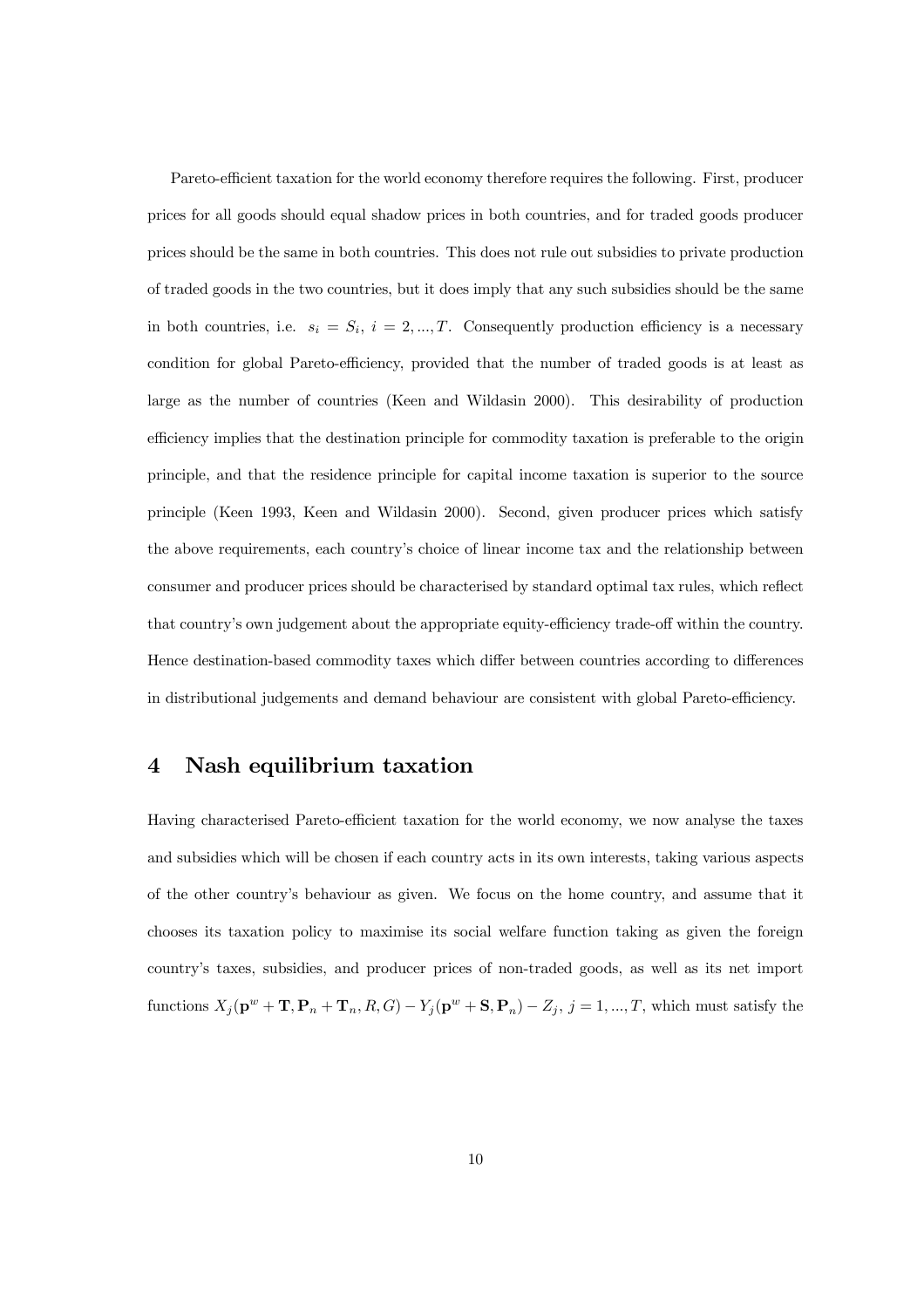foreign countryís balanced trade constraint

$$
X_1(\mathbf{p}^w + \mathbf{T}, \mathbf{P}_n + \mathbf{T}_n, R, G) - Y_1(\mathbf{p}^w + \mathbf{S}, \mathbf{P}_n) - Z_1
$$
  
+ 
$$
\sum_{i=2}^T p_i^w \left\{ X_i(\mathbf{p}^w + \mathbf{T}, \mathbf{P}_n + \mathbf{T}_n, R, G) - Y_i(\mathbf{p}^w + \mathbf{S}, \mathbf{P}_n) - Z_i \right\} = 0 \quad (17)
$$

The equilibrium conditions which constrain the home country's policy choice are equations  $(3)$ ,  $(4)$ , and  $(6)$ . These conditions ensure that the home country's government satisfies its budget constraint. It is also straightforward to show that (17) together with (3) and (6) ensure that the world market for good 1 is in equilibrium, so that this constraint does not have to be imposed explicitly.

We also assume that the home country faces binding constraints on its choices of taxes on and subsidies to traded goods, denoted respectively by  $\bar{t}_i$  and  $\bar{s}_i$ ,  $i = 2, ..., T$ . These constraints may be interpreted either as constraints imposed on the home country by a supranational body or, more plausibly, as constraints to which the home country has agreed as part of a negotiated international trade agreement. For the purposes of our analysis, the precise interpretation of these constraints does not matter. We assume that the constraints relate only to the domestic tax treatment of traded goods because we wish to emphasise how the taxation of non-traded goods may be used to achieve a measure of protection by partially offsetting the effects of restrictions on these constraints.

The home country thus maximises its social welfare function subject to these constraints, taking the foreign countryís behaviour as given in the way described above. The control variables for the home country are all its taxes and subsidies, and its producer prices for non-traded goods,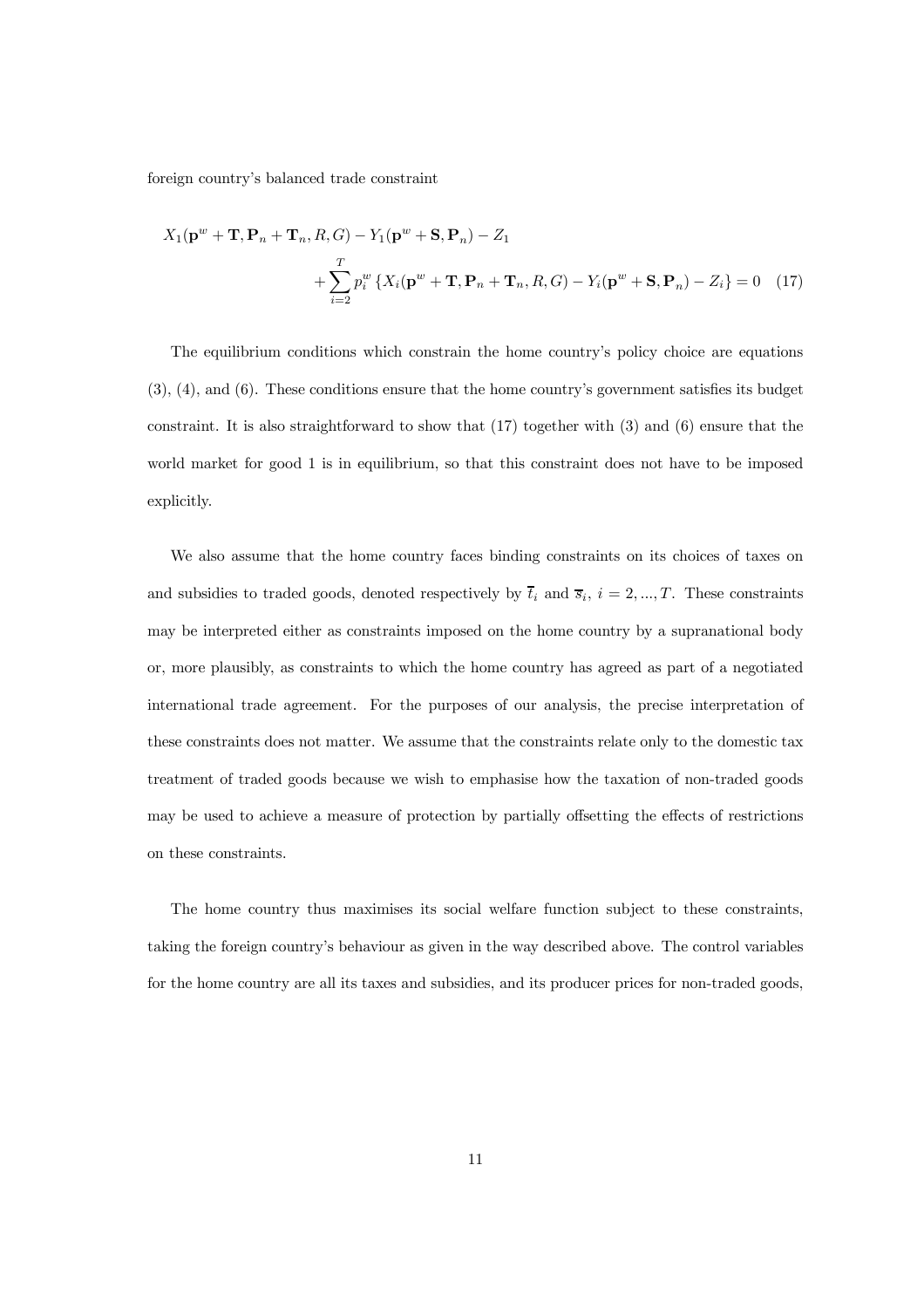i.e.,  $\mathbf{t}, \mathbf{t}_n, \mathbf{s}, r$ , and  $\mathbf{p}_n$ , together with world prices  $\mathbf{p}^w$ .<sup>10</sup> The Lagrangean for this problem is

$$
L = w(..., v^{h}(\mathbf{p}^{w} + \mathbf{t}, \mathbf{p}_{n} + \mathbf{t}_{n}, r, g), ...)
$$
  
\n
$$
- \sum_{i=2}^{T} v_{i} \{x_{i}(\mathbf{p}^{w} + \mathbf{t}, \mathbf{p}_{n} + \mathbf{t}_{n}, r, g) - y_{i}(\mathbf{p}^{w} + \mathbf{s}, \mathbf{p}_{n}) - z_{i}
$$
  
\n
$$
+ X_{i}(\mathbf{p}^{w} + \mathbf{T}, \mathbf{P}_{n} + \mathbf{T}_{n}, R, G) - Y_{i}(\mathbf{p}^{w} + \mathbf{S}, \mathbf{P}_{n}) - Z_{i}\}
$$
  
\n
$$
- \sum_{k=T+1}^{N} v_{k} \{x_{k}(\mathbf{p}^{w} + \mathbf{t}, \mathbf{p}_{n} + \mathbf{t}_{n}, r, g) - y_{k}(\mathbf{p}^{w} + \mathbf{s}, \mathbf{p}_{n}) - z_{k}\}
$$
  
\n
$$
- \mu \{x_{1}(\mathbf{p}^{w} + \mathbf{t}, \mathbf{p}_{n} + \mathbf{t}_{n}, r, g) - y_{1}(\mathbf{p}^{w} + \mathbf{s}, \mathbf{p}_{n}) - z_{1}
$$
  
\n
$$
+ \sum_{i=2}^{T} p_{i}^{w} [x_{i}(\mathbf{p}^{w} + \mathbf{t}, \mathbf{p}_{n} + \mathbf{t}_{n}, r, g) - y_{i}(\mathbf{p}^{w} + \mathbf{s}, \mathbf{p}_{n}) - z_{i}] \}
$$
  
\n
$$
+ \sum_{i=2}^{T} \gamma_{i} (\overline{s}_{i} - s_{i}) + \sum_{i=2}^{T} \delta_{i} (\overline{t}_{i} - t_{i})
$$
(18)

where  $\gamma_i$  and  $\delta_i$ ,  $i = 2, ..., T$ , are the Lagrange multipliers on the constraints relating to taxes and subsidies on traded goods. For notational simplicity we continue to use the symbols  $v_i$ ,  $v_k$ , and  $\mu$  for the Lagrange multipliers on the constraints (3), (4), and (6) despite the fact that this maximisation problem differs from the one analysed in the previous section. This problem has  $3(T - 1) + 2(N - T) + 1$  control variables, and  $3(T - 1) + (N - T) + 1$  constraints, so that the number of degrees of freedom for the home country's policy choice (given the constraints on t and s) is  $N-T$ . The first-order necessary conditions for a solution to this problem are derived in Appendix B.

#### 4.1 No constraints on the domestic tax treatment of traded goods

Consider first the 'unconstrained' case in which there are no constraints on the home country's choice of taxes and production subsidies on traded goods (formally this is the case in which  $\bar{t}$  and **s** take values such that  $\gamma = \delta = 0$ . In this case (B8) in Appendix B gives  $p_i = v_i + p_i^w$ , and thus  $v_i = s_i$ ,  $i = 2, ..., T$ , and  $p_k = v_k$ ,  $k = T + 1, ..., N$ . Using (B1) and (B3) in (B6), recalling that

 $10$  For simplicity we do not treat government production of the public good and government supply of private goods as control variables, although, as we note in section 5, the home country will also wish to choose these variables to exploit its ability to influence its terms of trade.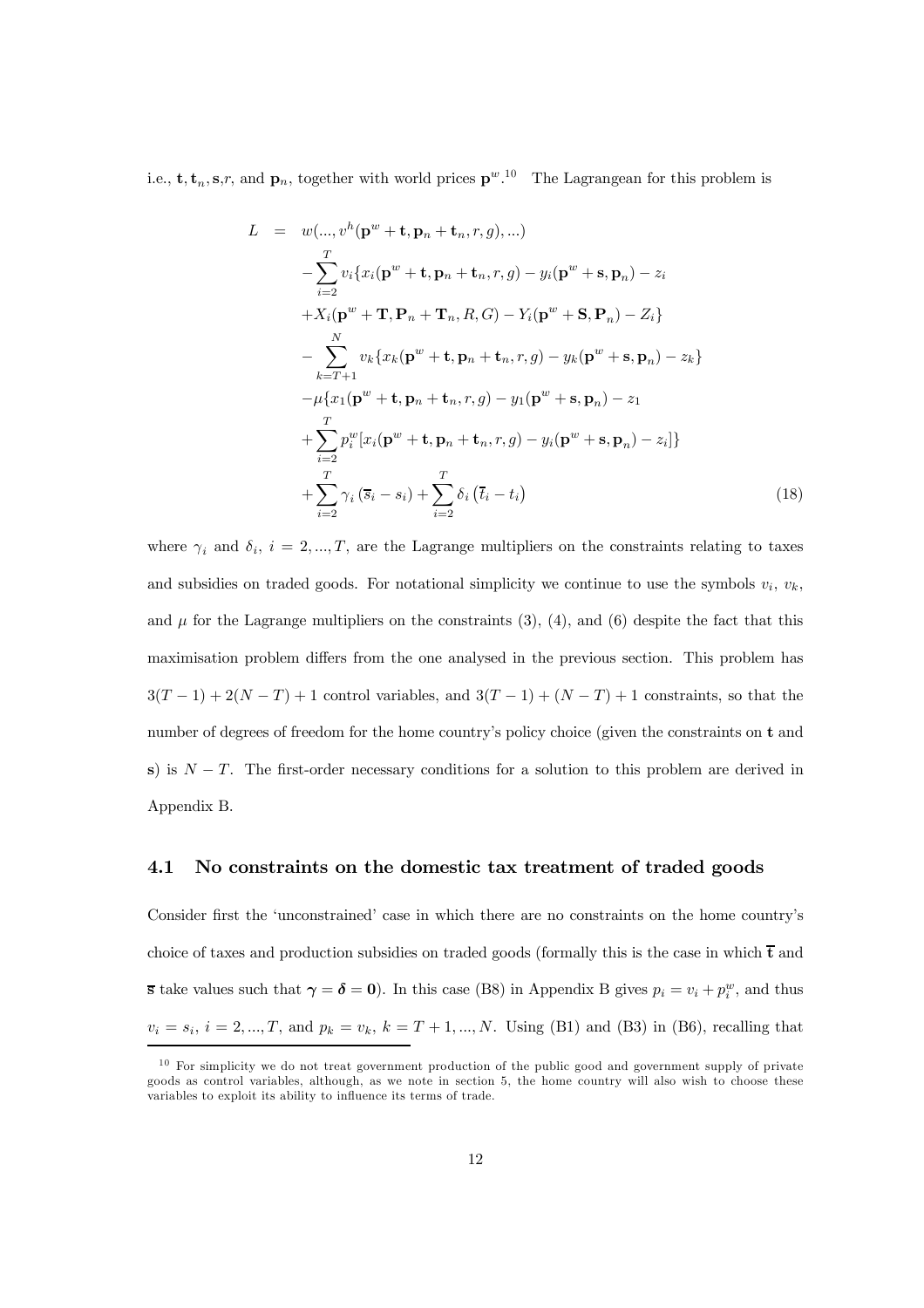$\mu = 1$  and  $v_i = s_i$ ,  $i = 2, ..., T$ , and letting  $n_j = x_j - y_j - z_j$ ,  $j = 2, ..., T$ , denote the home country's net imports of good  $j$ , gives

$$
\sum_{i=2}^{T} s_i \left( \frac{\partial Y_i}{\partial P_j} - \frac{\partial X_i}{\partial Q_j} \right) - n_j = 0 \qquad j = 2, ..., T
$$

or

$$
(\mathbf{Y}_{\mathbf{P}} - \mathbf{X}_{\mathbf{Q}}) (\mathbf{s}) = (\mathbf{n})
$$
\n(19)

where  $(Y_P - X_Q)$  is the  $(N - 1) \times (N - 1)$  matrix of price derivatives of the foreign country's net export functions,<sup>11</sup> (s) is the  $(N-1) \times 1$  vector of home country production subsidies to traded goods, and  $(\mathbf{n})$  is the  $(N-1) \times 1$  vector of home country net imports. Assuming that  $(\mathbf{Y_P} - \mathbf{X_Q})$ is invertible, (19) solves to characterise the home country's optimal production subsidies to traded goods in the unconstrained case as follows

$$
\mathbf{(s)} = \left(\mathbf{Y}_{\mathbf{P}} - \mathbf{X}_{\mathbf{Q}}\right)^{-1}\mathbf{(n)}\tag{20}
$$

Equation (20) is a standard expression for optimal tariffs.<sup>12</sup> Producer prices for traded goods in the home country are in this case related to world prices by production subsidies set on standard optimal tariff criteria, so that producer prices for all goods can be written as

$$
\begin{pmatrix} \mathbf{p} \\ \mathbf{p}_n \end{pmatrix} = \begin{pmatrix} \mathbf{p}^w + (\mathbf{Y}_{\mathbf{P}} - \mathbf{X}_{\mathbf{Q}})^{-1}(\mathbf{n}) \\ \mathbf{v}_n \end{pmatrix}
$$
(21)

The same argument as that used in Appendix A to obtain (13) and (14) gives

$$
\frac{\sum_{h=1}^{H} c^h}{H} = 1\tag{22}
$$

$$
\widehat{\mathbf{x}}_{\mathbf{q}}\begin{pmatrix}\mathbf{q}-\mathbf{p} \\ \mathbf{q}_{n}-\mathbf{p}_{n}\end{pmatrix} = \sum_{h} (\mathbf{c}^{h} - \mathbf{1})\mathbf{x}^{h}
$$
\n(23)

as the characterisation of the home countryís optimal choice of commodity taxes and linear income tax in the unconstrained case. In this case, standard optimal tariff considerations determine the

<sup>&</sup>lt;sup>11</sup> The foreign country's net export functions are the negative of its net import functions  $N_j = X_j(1, \mathbf{p}^w + \mathbf{p}^w)$  $\mathbf{T}, \mathbf{P}_n + \mathbf{T}_n, R, G) - Y_j(1, \mathbf{p}^w + \mathbf{S}, \mathbf{P}_n) - Z_j, j = 2, ..., T.$ 

 $12$  Compare, for example, Dixit and Norman (1980), equation (62), page 152.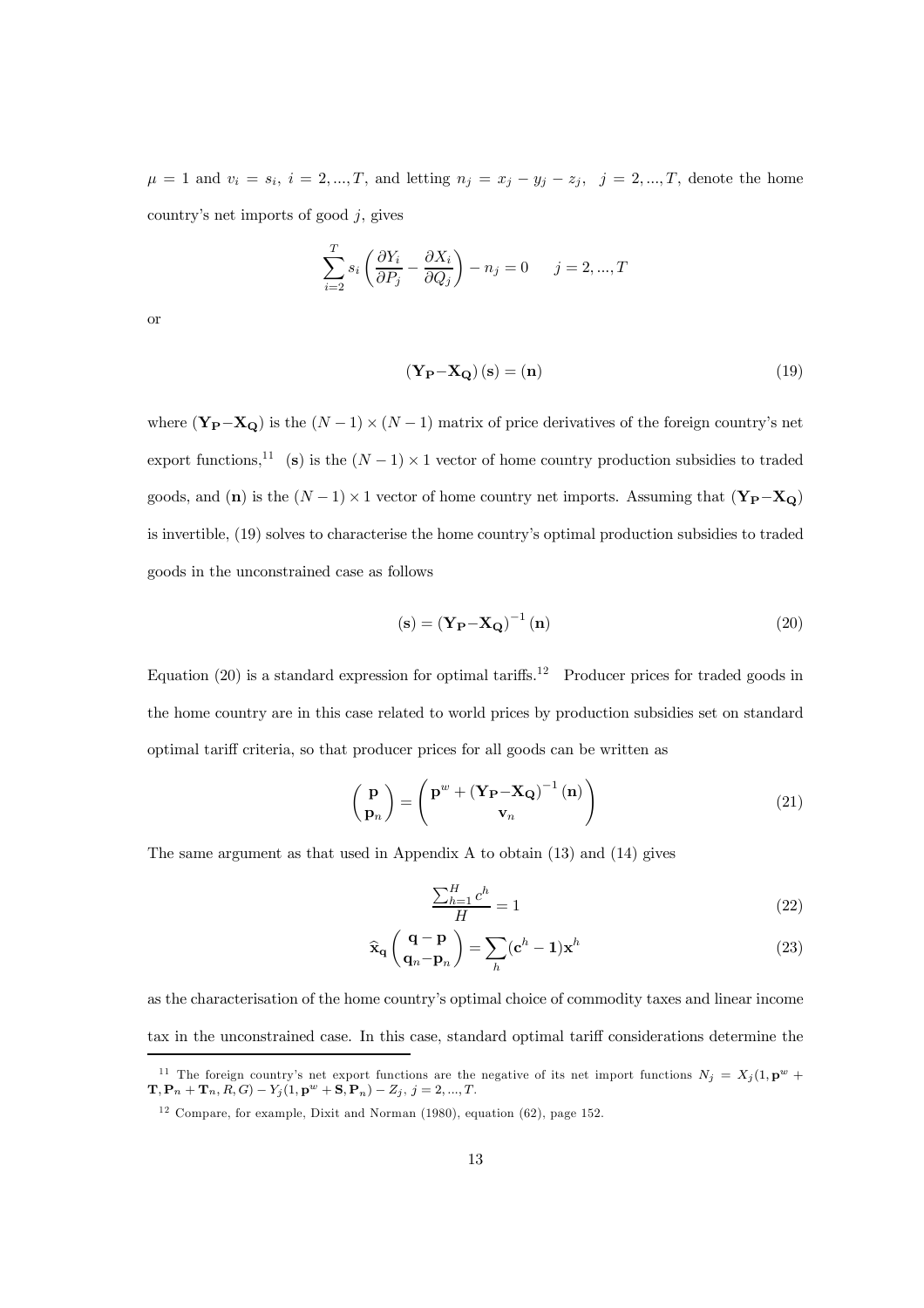relationship between producer prices and world prices for traded goods, and standard optimal tax considerations determine the relationship between consumer and producer prices for all goods.

A Nash equilibrium for the two-country world economy in the unconstrained case will be one in which the foreign country's choice of control variables is also characterised by equations which take the form of (21)-(23), and, for each country, the taxes, subsidies, producer prices, and net import functions of the other country which it takes as given when it makes its own best choices are best responses of the other country to these best choices. We assume that such a Nash equilibrium always exists.

In the unconstrained case, the only way in which the form of the rules characterising the two countries' Nash equilibrium choices of their control variables differ from those which characterise Pareto-efficiency for the world economy is in the relationship between producer prices for traded goods in the two countries. At a globally Pareto-efficient allocation, producer prices for traded goods must be the same in both countries (recall equations (9) and (11)). But (21) for the home country, and its analogue for the foreign country, mean that this condition will typically not be satisfied at a Nash equilibrium in the unconstrained case, although within each country the producer prices of all goods (traded and non-traded) equal the shadow prices of goods in that country. To see this as simply as possible, assume that there are only two traded goods (1 and 2). Then the producer price of good 2 in the home country is (from (21))

$$
p_2 = p_2^w + n_2 / \left[ \left( \frac{\partial Y_2}{\partial P_2} \right) - \left( \frac{\partial X_2}{\partial Q_2} \right) \right]
$$

while that in the foreign country is

$$
P_2 = p_2^w + N_2 / \left[ \left( \partial y_2 / \partial p_2 \right) - \left( \partial x_2 / \partial q_2 \right) \right]
$$

Assume that  $[(\partial Y_2/\partial P_2) - (\partial X_2/\partial Q_2)] > 0$  and  $[(\partial y_2/\partial p_2) - (\partial x_2/\partial q_2)] > 0^{13}$  Without loss of generality, let the home country import good 2 at a Nash equilibrium. Then, since at a Nash

<sup>&</sup>lt;sup>13</sup> A sufficient condition for the former is  $\partial X_2/\partial Q_2 < 0$ , and for the latter  $\partial x_2/\partial q_2 < 0$ .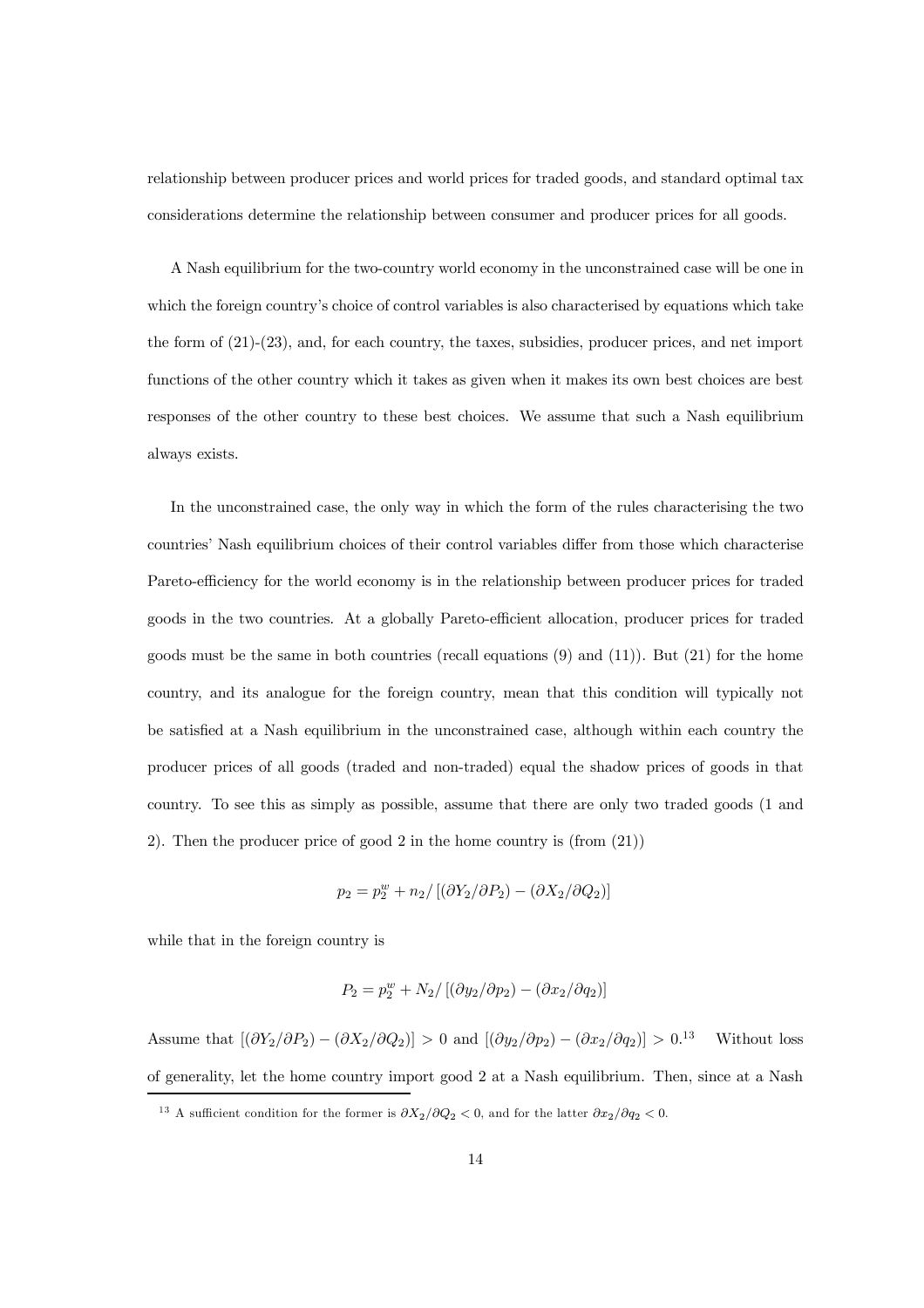equilibrium  $n_2 + N_2 = 0$ , the home country will pay a positive production subsidy to domestic private production of good 2, so that  $p_2 > p_2^w$ , while the foreign country will pay a negative production subsidy to domestic private production of good 2, so that  $P_2 < p_2^w$ . Producer prices for good 2 thus differ between the two countries, and the Nash equilibrium for the world economy is not Pareto-efficient.

#### 4.2 Constraints on production subsidies to traded goods

Next consider the case in which there are no constraints on commodity taxes on traded goods, but production subsidies to traded goods are constrained to be equal in both the home and the foreign country, so that producer prices of traded goods are the same in both countries. If these constraints bind, as they will in general, the values of the Lagrange multipliers corresponding to these constraints will be non-zero. Hence at the Nash equilibrium the relationship between producer and shadow prices in the home country will (from (B8)) take the form

$$
\begin{pmatrix} \mathbf{p} \\ \mathbf{p}_n \end{pmatrix} = \begin{pmatrix} \mathbf{v} + \mathbf{p}^w \\ \mathbf{v}_n \end{pmatrix} - (\mathbf{y_p})^{-1} \begin{pmatrix} \gamma \\ \mathbf{0} \end{pmatrix}
$$
 (24)

where  $y_p$  is the  $(N-1) \times (N-1)$  matrix of price derivatives of private sector supply functions, which is assumed to be invertible.

It is clear from  $(24)$  that the constraints on the home country's choice of subsidies to traded goods will typically affect the relationship between producer and shadow prices for all goods. In the case with two traded goods  $(1 \text{ and } 2)$  and one non-traded good  $(3)$ ,  $(24)$  gives

$$
p_2 = v_2 + p_2^w - (\gamma_2 \partial y_3 / \partial p_3) / |y_p|
$$
  

$$
p_3 = v_3 + (\gamma_2 \partial y_2 / \partial p_3) / |y_p|
$$

where  $|y_p|$  is the determinant of the matrix of price derivatives of private sector supply functions in the home country. By the theory of the competitive producer,  $|y_p| \ge 0$ , and for the purposes of this example we assume that the inequality is strict. Suppose that  $n_2 > 0$  at the Nash equilibrium: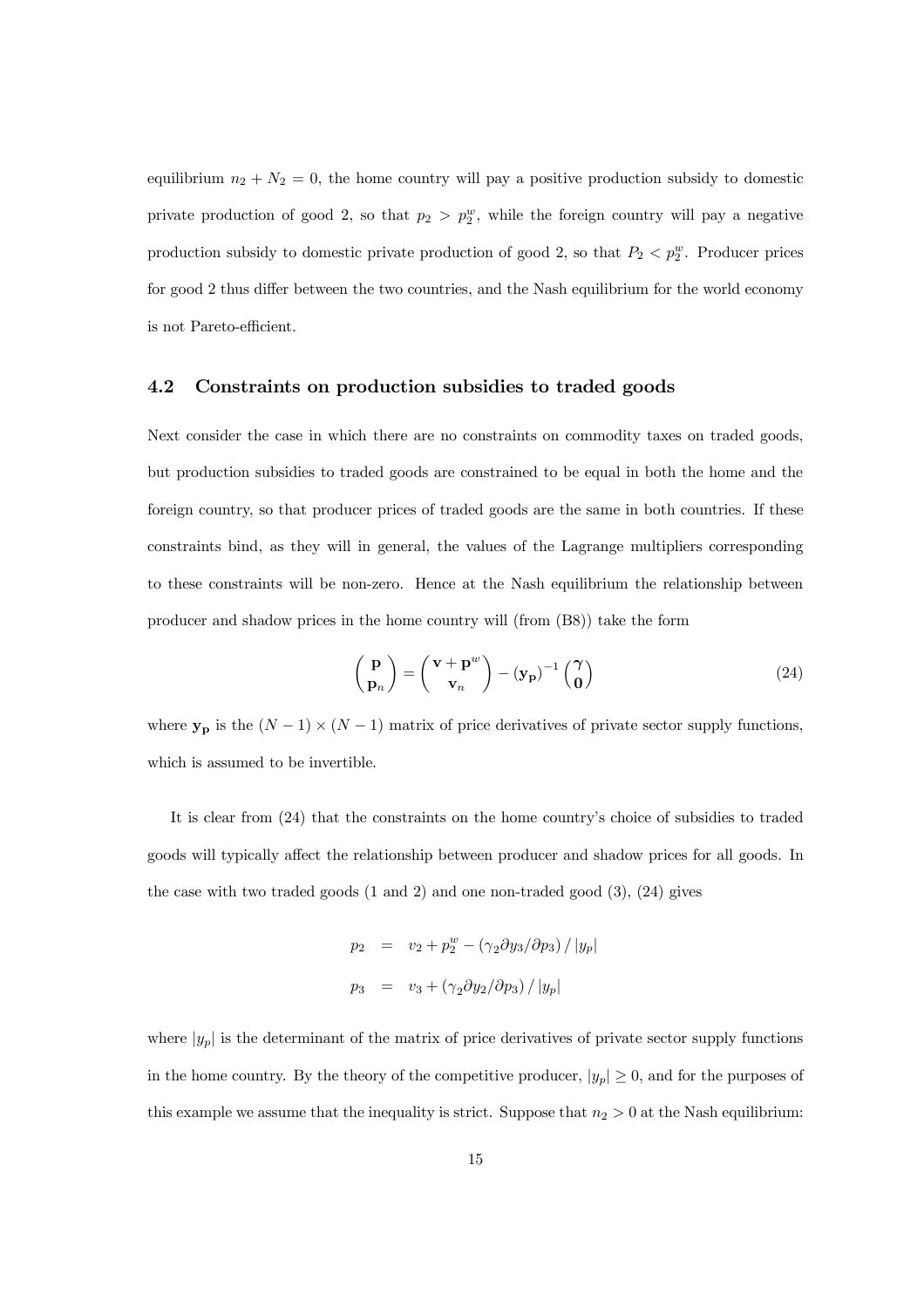then the home country would, if possible, wish to increase its subsidy to private production of good 2, so that  $\gamma_2 > 0$ . In the Nash equilibrium, therefore,  $p_2 < v_2 + p_2^w$  provided that  $\partial y_3 / \partial p_3 > 0$ ,<sup>14</sup> while  $p_3 > v_3$  if  $\partial y_2/\partial p_3 > 0$  and conversely if  $\partial y_2/\partial p_3 < 0$ . The shadow price of good 2 in the home country exceeds its producer price, because the constraint on the home country's choice of subsidy to private production of good 2 prevents it setting a subsidy high enough to align the producer price with the shadow price. If  $\partial y_2/\partial p_3 > 0$ , so that private production of good 2 is raised by an increase in the producer price of good 3, the producer price of good 3 exceeds its shadow price, because such an excess provides an indirect way of stimulating private production of good 2 in the presence of the constraint on a direct subsidy to private production of good 2. The converse applies if  $\partial y_2/\partial p_3 < 0$ .

Thus, although the constraints on production subsidies ensure that producer prices for traded goods are the same in both countries, the Nash equilibrium is not Pareto-efficient, because, in general, the producer prices for all goods differ from shadow prices. In addition, the constraints on production subsidies to traded goods will typically ináuence the home countryís choice of commodity taxes and linear income tax in such a way that the necessary conditions for a Paretoefficient allocation with respect to these taxes do not hold. We defer consideration of this point until after discussion of the case in which there are constraints on both production subsidies to and commodity taxes on traded goods.

#### 4.3 Constraints on both taxation and subsidisation of traded goods

The final case we consider is that in which, as well as constraints on production subsidies to traded goods, there are binding constraints on commodity taxes on traded goods in the home country which prevent it using such taxes to offset the effects of the subsidy constraints. In this case  $\gamma \neq 0$ and  $\delta \neq 0$ . Equation (24) still characterises the relationship between producer and shadow prices

<sup>&</sup>lt;sup>14</sup> By the theory of the competitive producer,  $\partial y_3/\partial p_3 \geq 0$ .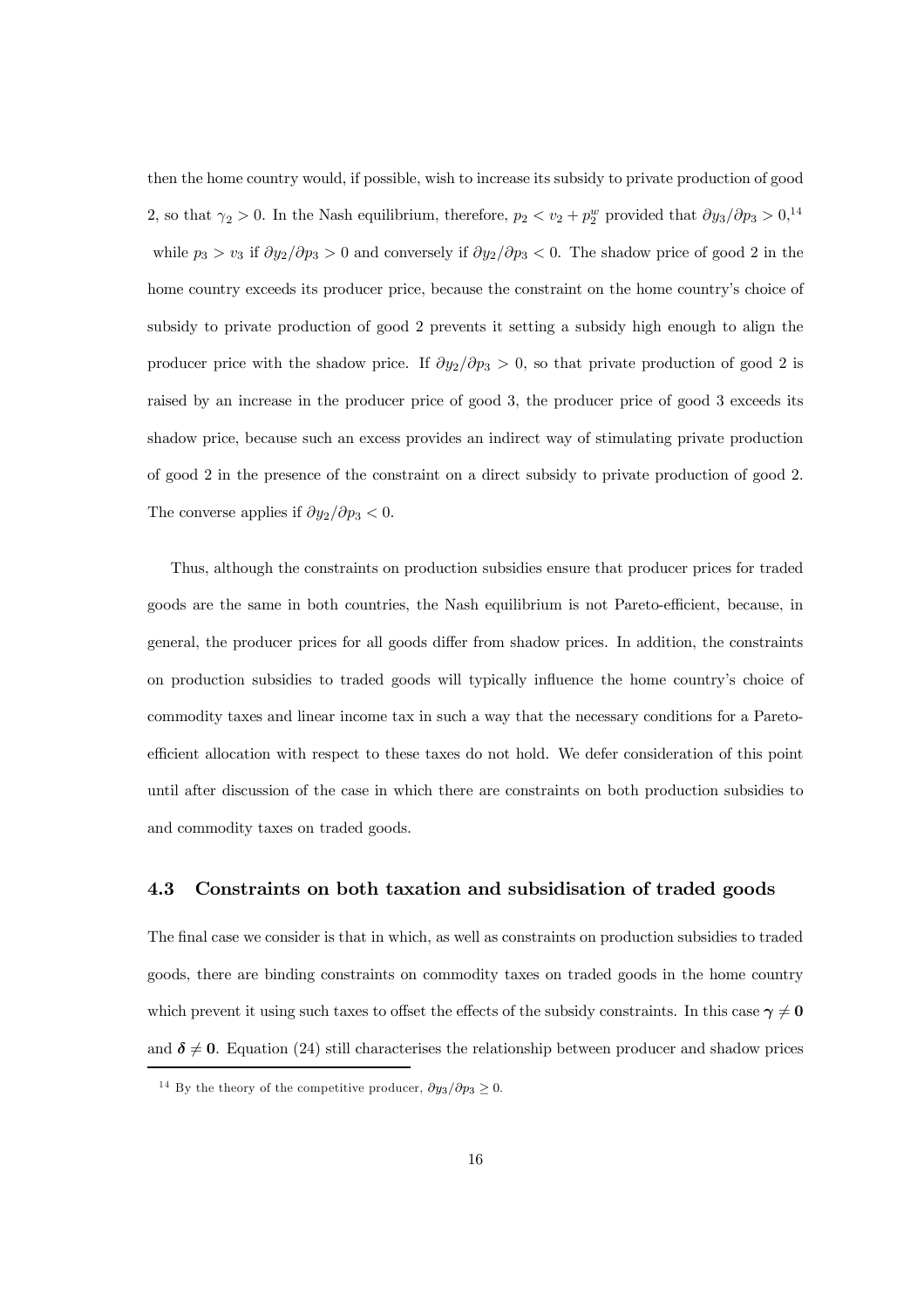in the home country. The same argument as that in Appendix A (using  $(A7)$ ,  $(A16)$ , and  $(A17)$ ) now gives

$$
\sum_{h=1}^{H} b^h = 0 \tag{25}
$$

$$
\widehat{\mathbf{x}}_{\mathbf{q}}\left(\begin{array}{c} \mathbf{q} - (\mathbf{v} + \mathbf{p}^{w}) \\ \mathbf{q}_{n} - \mathbf{v}_{n} \end{array}\right) = \sum_{h} \mathbf{b}^{h} \mathbf{x}^{h} + \begin{pmatrix} \delta \\ \mathbf{0} \end{pmatrix}
$$
\n(26)

as the characterisation of the home countryís optimal linear income tax and commodity taxes, where  $b^h \equiv \beta^h - \partial x_1^h / \partial m^h - \sum_{i=2}^T (v_i + p_i^w)$  $\left(\frac{\partial x_i^h}{\partial m^h}\right) - \sum_{k=T+1}^N v_k$  $(\partial x_k^h / \partial m^h)$ . Using (24) and the definition of  $b^h$ , (25) and (26) can be written as

$$
\frac{\sum_{h=1}^{H} d^h}{H} = 1 \tag{27}
$$

$$
\widehat{\mathbf{x}}_{\mathbf{q}}\begin{pmatrix}\n\mathbf{q}-\mathbf{p} \\
\mathbf{q}_{n}-\mathbf{p}_{n}\n\end{pmatrix} = \sum_{h}(\mathbf{d}^{h}-1)\mathbf{x}^{h} + \begin{pmatrix}\n\delta \\
\mathbf{0}\n\end{pmatrix} + \widehat{\mathbf{x}}_{\mathbf{q}}\left(\mathbf{y}_{\mathbf{p}}\right)^{-1} \begin{pmatrix}\n\gamma \\
\mathbf{0}\n\end{pmatrix}
$$
\n(28)

Here

$$
d^{h} \equiv \beta^{h} + \sum_{i=2}^{T} (t_{i} - s_{i}) \partial x_{i}^{h} / \partial m^{h} + \sum_{k=T+1}^{N} t_{k} \partial x_{k}^{h} / \partial m^{h} - \left(\frac{\partial \mathbf{x}^{h}}{\partial \mathbf{m}^{h}}\right)' (\mathbf{y}_{\mathbf{p}})^{-1} \begin{pmatrix} \gamma \\ \mathbf{0} \end{pmatrix}
$$
 (29)

where  $\left(\frac{\partial \mathbf{x}^h}{\partial \mathbf{m}^h}\right)$  $\sqrt{2}$ is the  $1 \times (N-1)$  vector with components  $\partial x_j^h / \partial m^h$ ,  $j = 2, ..., N$ , and  $\sum_h (\mathbf{d}^h - \mathbf{1}) \mathbf{x}^h$ is the  $(N-1) \times 1$  vector with components  $\sum_{h=1}^{H} (d^h - 1)x_i^h$ ,  $j = 2, ..., N$ .

Equation (27) shows that the presence of constraints on production subsidies to traded goods alters the characterisation of the home countryís optimal choice of uniform lump-sum transfer in the Nash equilibrium. Instead of the average value of  $c<sup>h</sup>$  being 1, the constraints on subsidies mean that this optimal choice is characterised by the average value of  $d^h$  equalling 1. The difference between  $c^h$  and  $d^h$  is the term –  $\left(\frac{\partial \mathbf{x}^h}{\partial \mathbf{m}^h}\right)$  $\frac{1}{2}$  $(\mathbf{y_p})^{-1}$   $\begin{pmatrix} \gamma \\ 0 \end{pmatrix}$ , which reflects the difference (due to the constraints on subsidies) between shadow and producer prices of goods for which household h alters its demand as a result of an increase in the uniform transfer.

Comparison of  $(28)$  with  $(23)$  shows several differences in the characterisation of the home countryís optimal choices of commodity taxes in the Nash equilibrium when there are constraints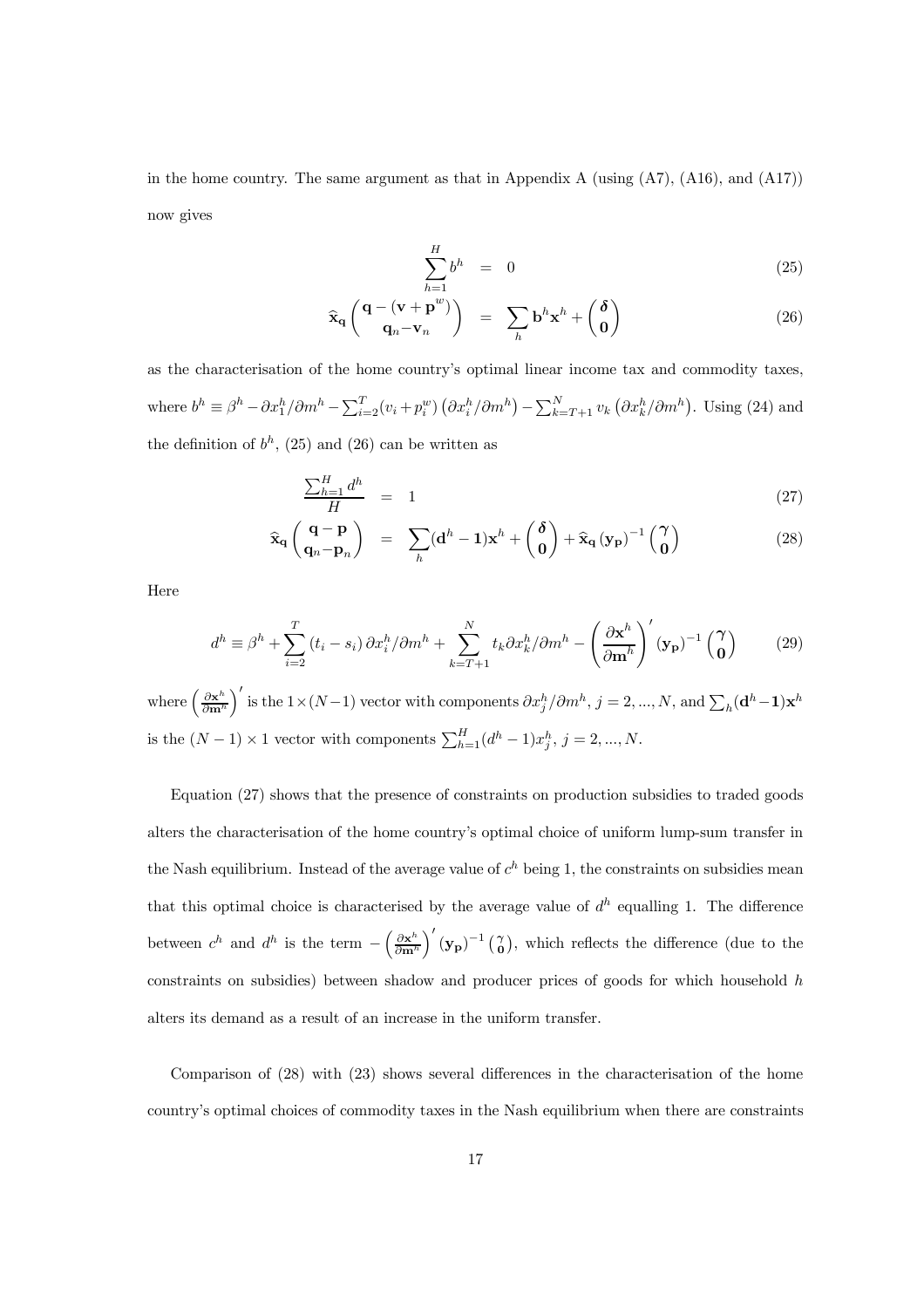on both subsidies to and taxes on traded goods. The right-hand side of (28) has two additional terms, reflecting the constraints on taxation and subsidisation of traded goods. In addition, the weights in the first term (the weighted sum of household demands for taxed goods) are the  $d^h$ rather than the  $c^h$  terms, so that the constraints on subsidies to traded goods also affect the weights used to measure the distributional significance of different taxed goods.

How will constraints on both commodity taxes on and production subsidies to traded goods affect the home country's optimal choices with respect to the producer prices and commodity taxation of non-traded goods? As before, the simplest possible example, with two traded goods (1 and 2) and one non-traded good (3), is used to illustrate the results. Suppose that  $n_2 > 0$  at the Nash equilibrium, so that the home country would wish, if possible, to increase both its tax on demand for and its subsidy to private production of good 2, so that  $\delta_2 > 0$  and  $\gamma_2 > 0$ . Equation (24) gives

$$
p_3 = v_3 + \left(\gamma_2 \partial y_2 / \partial p_3\right) / |y_p|
$$

as before. Suppose that  $\partial y_2/\partial p_3 < 0$ : then the constraint on  $s_2$  induces the home country to set  $p_3$  below  $v_3$  in order to increase private production of good 2. Equation (28) can be solved to give the difference between the consumer and producer price of the non-traded good in this example as

$$
q_3 - p_3 = \frac{\sum_{h=1}^{H} (d^h - 1) \left[ \left( \frac{\partial \hat{x}_2}{\partial q_2} \right) x_3^h - \left( \frac{\partial \hat{x}_2}{\partial q_3} \right) x_2^h \right]}{\left| \hat{x}_q \right|} - \frac{\delta_2 \partial \hat{x}_2}{\left| \hat{x}_q \right|} - \frac{\gamma_2 \partial y_2}{\left| y_p \right|} \tag{30}
$$

where  $|\hat{x}_q|$  is the determinant of the matrix of price derivatives of aggregate compensated demand functions in the home country, and it is assumed that  $|\hat{x}_q| > 0.^{15}$  The first component on the right-hand side of (30) gives the difference between  $q_3$  and  $p_3$  due to standard optimal commodity tax considerations, where, however, the weights  $d^h$  reflect the constraints on production subsidies to traded goods (recall (29)). The second component on the right-hand side of (30) gives the

<sup>&</sup>lt;sup>15</sup> By the theory of the consumer,  $|\hat{x}_q| \ge 0$ .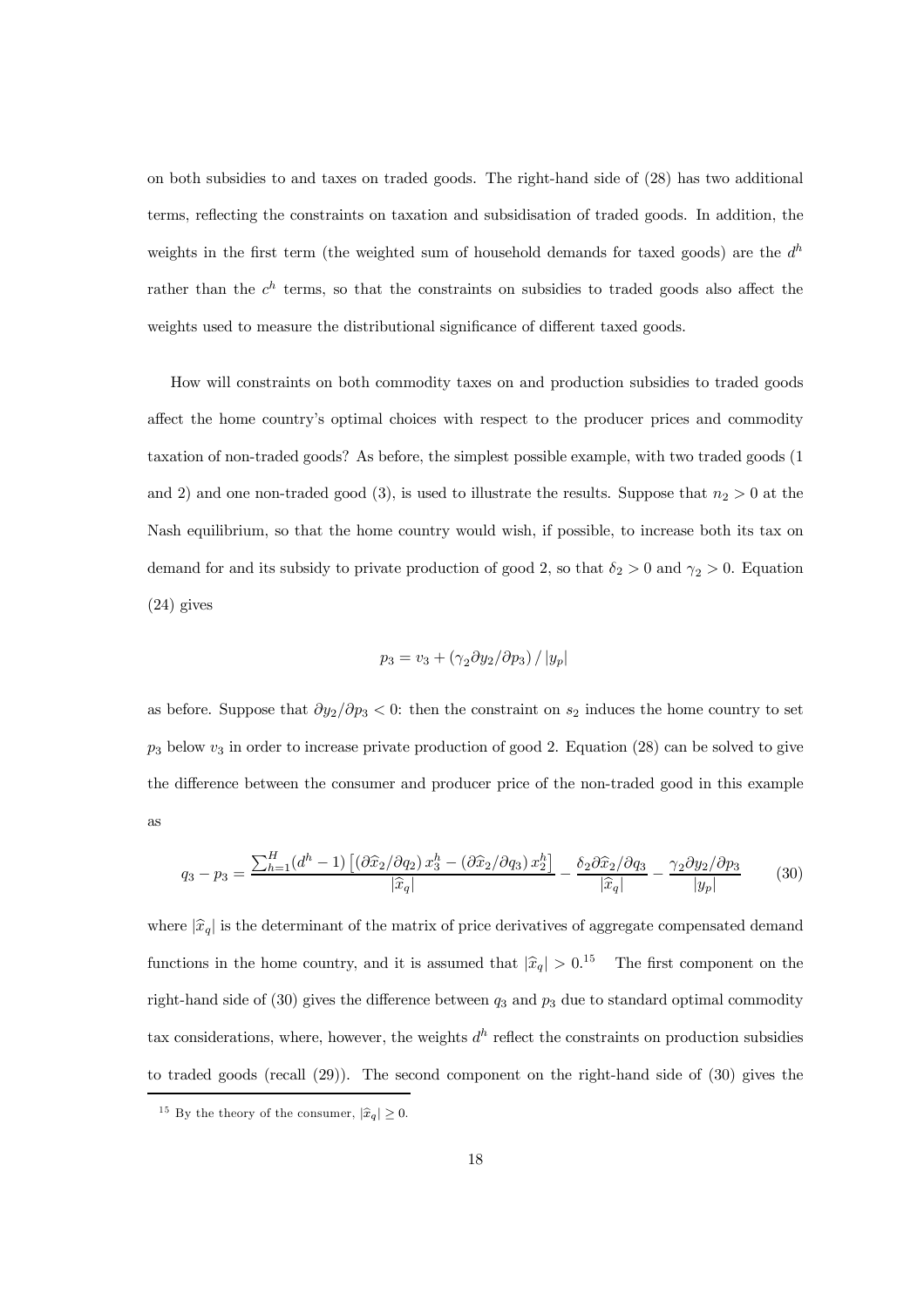difference between  $q_3$  and  $p_3$  as a result of the constraints on the taxation of traded goods, while the third component reflects the effect of the constraints on subsidies to traded goods which is distinct from the effect operating via the weights  $d^h$ . Given that  $\partial y_2/\partial p_3 < 0$ , the third component is positive, so that  $q_3 - p_3$  is larger than it would be otherwise on this account. The intuition is that  $p_3$  is lower than  $v_3$  in order to increase private production of good 2 given the constraint on  $s_2$ , but this reduction in  $p_3$  is intended only to affect private production, not private consumption, and hence  $q_3 - p_3$  is higher than otherwise in order to prevent the lower  $p_3$  translating into a lower  $q_3$ . The second component takes the sign of  $-\partial \hat{x}_2/\partial q_3$ , so that if  $\partial \hat{x}_2/\partial q_3 > 0$ , this component makes  $q_3 - p_3$  lower than it would be otherwise, and conversely if  $\partial \hat{x}_2/\partial q_3 < 0$ . The intuition is that the home country wishes to lower aggregate compensated demand for the imported good, and, given the constraint on  $t_2$ , a lowering of  $q_3$  relative to  $p_3$  is an indirect way of doing so if  $\partial \widehat{x}_2/\partial q_3 > 0$ , and conversely if  $\partial \widehat{x}_2/\partial q_3 < 0$ .

It is clear that the Nash equilibrium when there are constraints on both the taxation and subsidisation of traded goods will not be Pareto-efficient. Not only will producer prices generally differ from shadow prices, but also the two countries' choices of linear income tax and commodity taxes will be characterised by conditions of the form (27) and (28) rather than the global Paretoefficiency conditions  $(13)-(16)$ .

For completeness, let us note that setting  $\delta = 0$  in (27) and (28) gives the conditions characterising the home country's choice of linear income tax and commodity taxes in the case where there are constraints only on production subsidies to traded goods. In this case, too, the constraints on production subsidies affect the form of these conditions in such a way that the necessary conditions for Pareto-efficiency are not satisfied in the Nash equilibrium. The right-hand side of  $(28)$  has two components when there are no constraints on the commodity taxes levied on traded goods. The first component is  $\sum_h(\mathbf{d}^h - \mathbf{1})\mathbf{x}^h$ , while the second reflects the effect of the constraints on subsidies to traded goods which is separate from that operating via the weights  $d^h$ . This second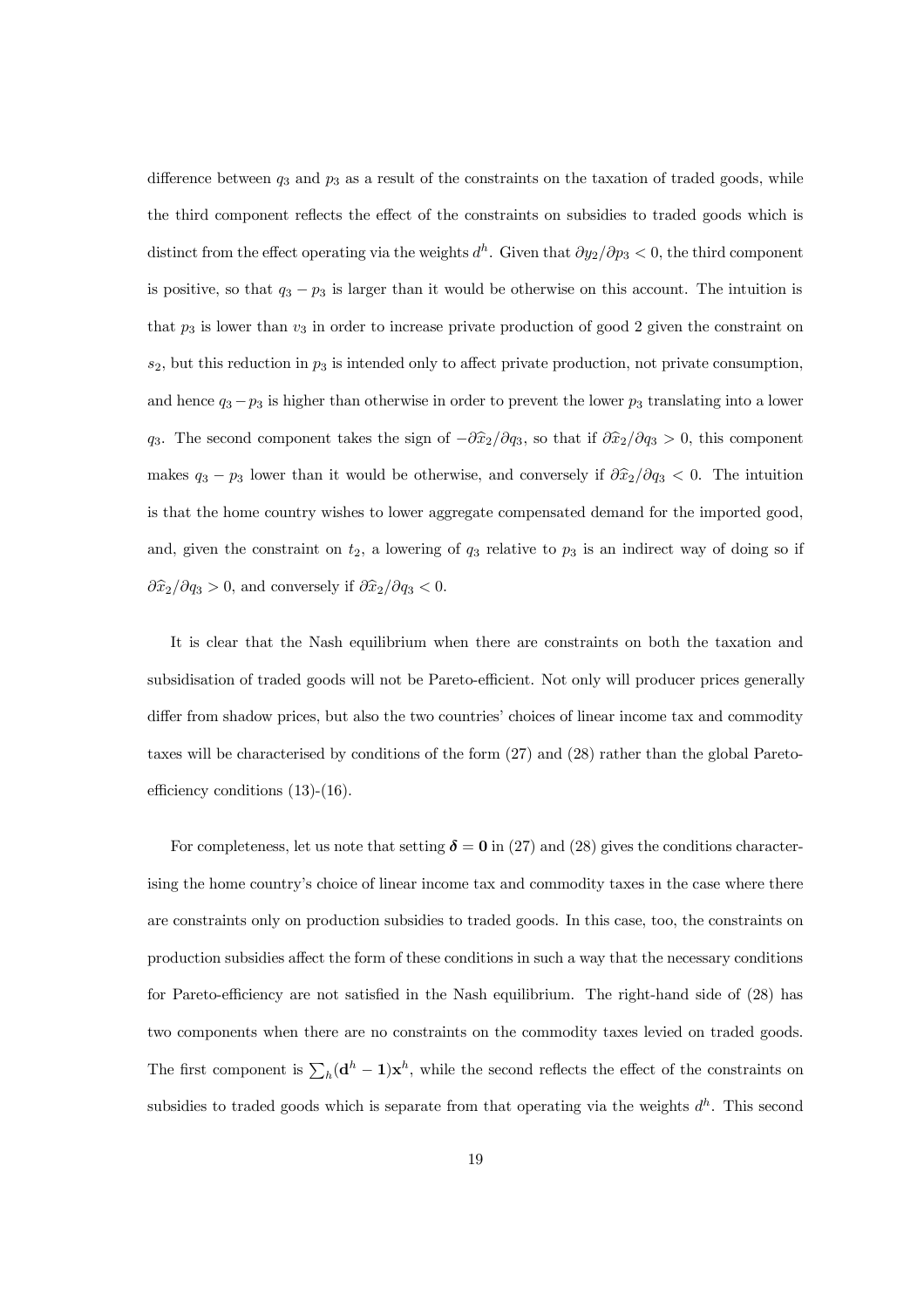component is the one which has been analysed in the existing literature for the case when subsidies to traded goods are constrained to be zero and distortionary taxes do not have to be used for revenue raising. Friedlander and Vandendorpe (1968) and Keen (1989) focus on the use of commodity taxes for protection when all goods are tradeable, while Vandendorpe (1972) considers this issue when there are both traded and non-traded goods.<sup>16</sup> Our analysis incorporates these influences on the setting of optimal commodity taxes into a framework where distortionary taxes have to be used for redistribution and revenue-raising.

#### 4.4 Summary

The general point which emerges from this analysis is that a country will typically have incentives to use taxes on and subsidies to non-traded goods to offset partially the effects of constraints relating to taxes on and subsidies to traded goods. Constraints imposed on individual countries' taxation and subsidisation of traded goods in order to prevent them from attempting to distort trade patterns to their advantage, and thus generating a Pareto-inefficient outcome for the world economy, will typically fail to achieve a globally Pareto-efficient outcome if countries are left with any degrees of freedom in their decisions about the taxation and subsidisation of non-traded goods.

## 5 Implementing a Pareto-efficient allocation for the world economy

In this section we consider how, when both countries act non-cooperatively, a Pareto-efficient allocation for the world economy can be achieved in principle, and the difficulties with achieving such an allocation in practice. It is clear from the analysis in the previous section that the imposition of constraints on the taxation and subsidisation of traded goods alone will not be sufficient to achieve a globally Pareto-efficient outcome. Some constraints on countries' taxation and subsidisation of non-traded goods are also required.

<sup>&</sup>lt;sup>16</sup> Details of how the Friedlander and Vandendorpe, Keen, and Vandendorpe results can be obtained from (28) with  $\delta = 0$  are available from the authors on request.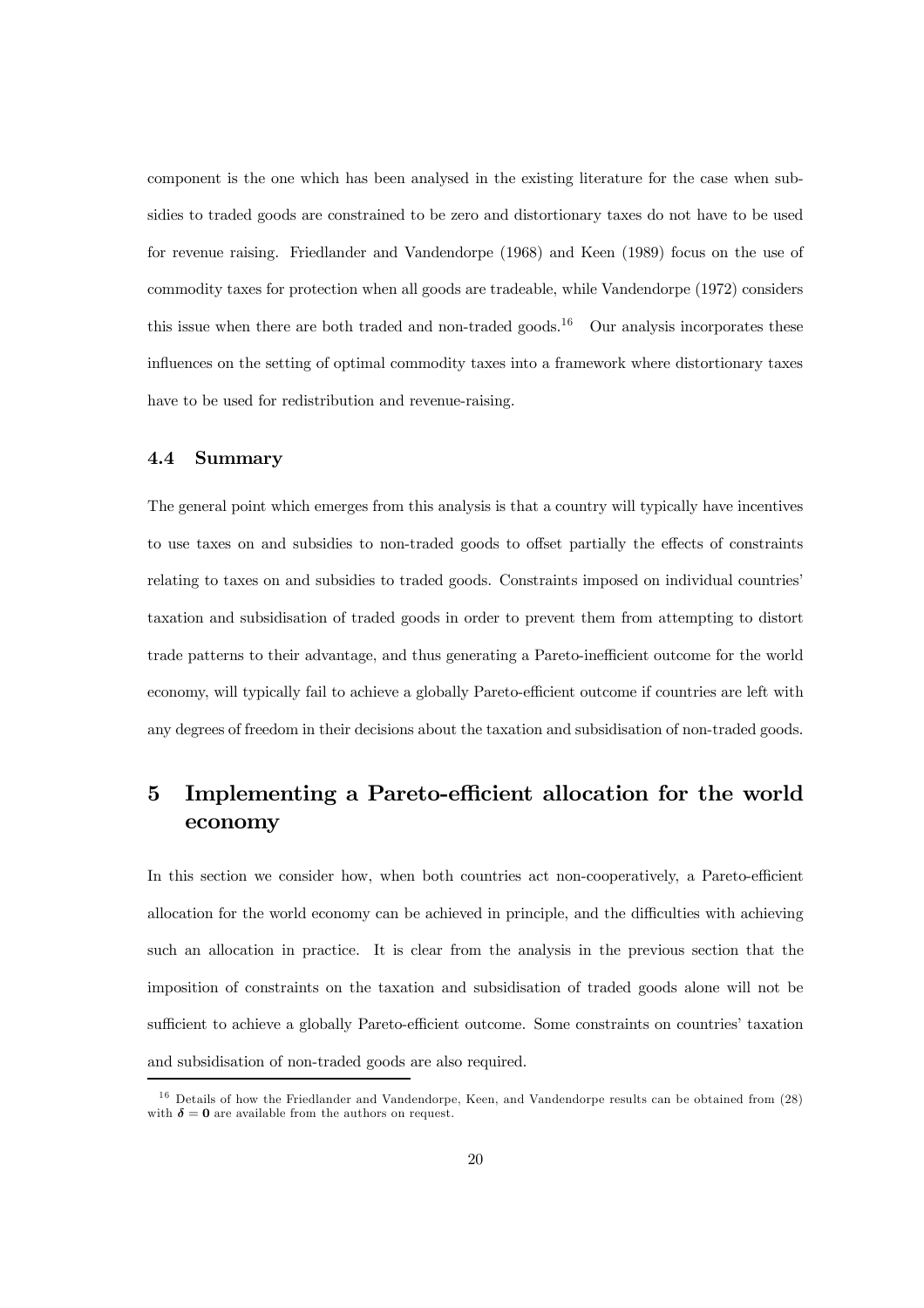In the framework of the previous section, the home country, when facing constraints  $\bar{t}$  and  $\bar{s}$  on its choices of taxes on and subsidies to traded goods, had  $N-T$  degrees of freedom in its policy choice, and thus had scope to use its tax treatment of non-traded goods to offset the effects of these constraints. In order to implement a globally Pareto-efficient allocation, it is necessary to impose  $N-T$  additional constraints on the home country, so that it has no degrees of freedom in its policy choice and thus has to make choices which are consistent with global Pareto-efficiency. Such an outcome can be achieved if the following constraints are imposed on the home country. First, its subsidies to the production of traded goods are the same as those on the foreign country, which gives a set of constraints  $\overline{s}$ . Second, there are  $N-T$  additional constraints  $\overline{t}_n$  on the home countryís choice of taxes on non-traded goods, as well as those relating to the taxes on traded goods. Recalling the condition (14) for globally Pareto-efficient commodity taxes, and the fact that, by definition,  $\mathbf{q} - \mathbf{p} = \mathbf{t} - \mathbf{s}$  and  $\mathbf{q}_n - \mathbf{p}_n = \mathbf{t}_n$ , the constraints  $\mathbf{\bar{t}}$  and  $\mathbf{\bar{t}}_n$  must satisfy

$$
\widehat{\mathbf{x}}_{\mathbf{q}}\left(\frac{\overline{\mathbf{t}}-\overline{\mathbf{s}}}{\overline{\mathbf{t}}_{n}}\right) = \sum_{h} (\mathbf{c}^{h} - \mathbf{1}) \mathbf{x}^{h}
$$
\n(31)

where

$$
c^{h} \equiv \beta^{h} + \sum_{i=2}^{T} \left(\overline{t}_{i} - \overline{s}_{i}\right) \left(\partial x_{i}^{h} / \partial m^{h}\right) + \sum_{k=T+1}^{N} \overline{t}_{k} \left(\partial x_{k}^{h} / \partial m^{h}\right)
$$
(32)

Similar choices of the constraints  $\overline{S}$ ,  $\overline{T}$ , and  $\overline{T}_n$  imposed on the foreign country, where these constraints must satisfy

$$
\widehat{\mathbf{X}}_{\mathbf{Q}}\left(\frac{\overline{\mathbf{T}}-\overline{\mathbf{S}}}{\overline{\mathbf{T}}_{n}}\right)=\sum_{h}(\mathbf{C}^{h}-1)\mathbf{X}^{h}
$$
\n(33)

and

$$
C^h \equiv \Lambda B^h + \sum_{i=2}^T (\overline{T}_i - \overline{S}_i) \, \partial X_i^h / \partial M^h + \sum_{k=T+1}^N \overline{T}_k \partial X_k^h / \partial M^h \tag{34}
$$

will, provided that  $\overline{s}, \overline{t}, \overline{t}_n, \overline{S}, \overline{T}$ , and  $\overline{T}_n$  are consistent with the conditions required for equilibrium in traded and non-traded goods markets, and for balanced trade, ensure that the Nash equilibrium for the world economy is Pareto-efficient.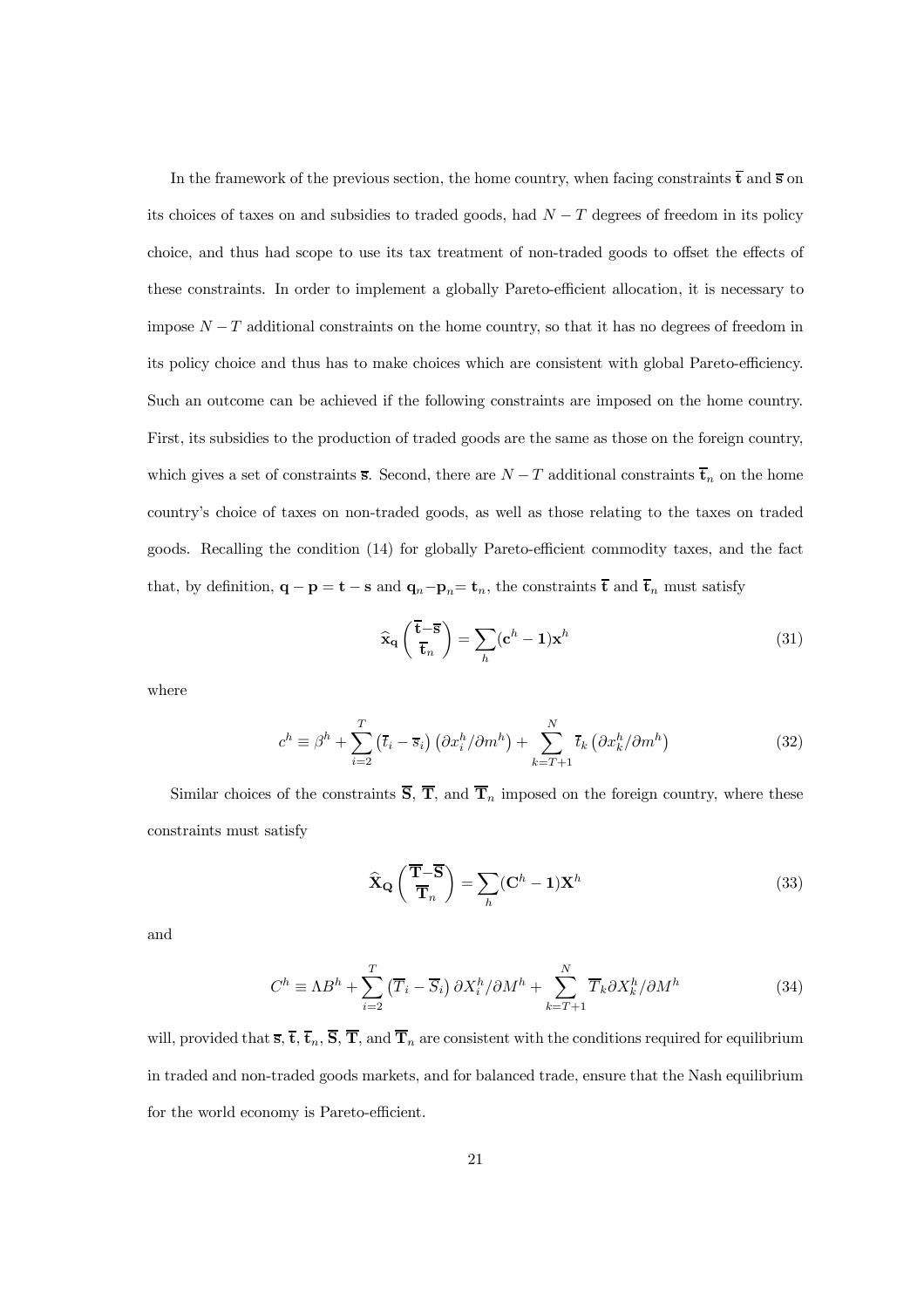There are two main points to be made about the difficulties with achieving such an outcome in practice. Our discussion of these practical difficulties assumes that the constraints required to implement a globally Pareto-efficient allocation as a Nash equilibrium result from negotiations between countries as part of an international trade agreement: the problems would be similar, and probably greater, if the constraints were imposed by a supranational body. The first point is that very wide-ranging constraints are required to achieve a Pareto-efficient outcome. Each country's policy choice has to be restricted not only with respect to the taxation and subsidisation of traded goods, but also with respect to non-traded goods. The extremely wide range of constraints required is likely to cause problems by substantially increasing the complexity of the negotiations between countries about the details of the trade agreement. Furthermore, it must be noted that, in principle, the number of constraints required to achieve a Pareto-efficient outcome is unbounded. The argument above that Pareto-efficiency for the world economy can be achieved by imposing constraints on each countryís taxes on non-traded goods as well as on the taxation and subsidisation of traded goods assumes that these constraints leave each country with no degrees of freedom in policy choice. However, countries will typically have other policy variables, thus giving them some further degrees of freedom, and in principle they will respond to the constraints imposed on them to achieve global Pareto-efficiency by altering their choices of the unconstrained policy variables in such a way that the resulting Nash equilibrium is Pareto-inefficient. In the model used in this paper, the quantity of the pure public good in each country  $(g \text{ and } G$  respectively in the home and foreign countries) has been treated as a parameter. If instead  $g$  and  $G$  are treated as control variables, it is straightforward to show that global Pareto-efficiency will in general require constraints to be imposed on each country's choice of the public good as well as those on the taxation and subsidisation of traded and non-traded goods. Achievement of a Pareto-efficient allocation for the world economy as a Nash equilibrium requires enough constraints to ensure that there are no degrees of freedom in policy choice for any country: this implies a range and detail of negotiations that is practically infeasible.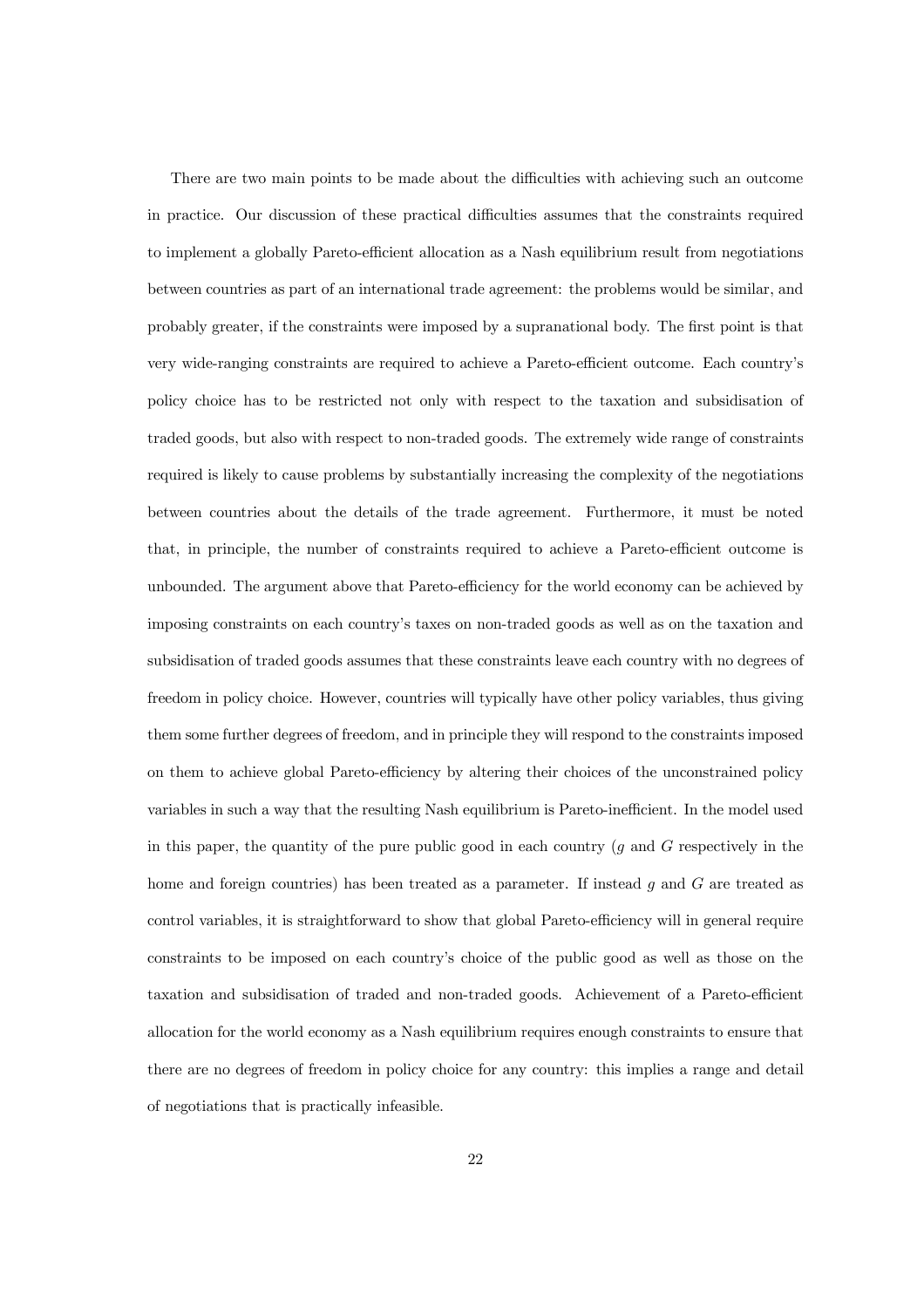The second point is that the information required to impose the constraints required for global Pareto-efficiency is enormous. The required constraints take a simple form for production subsidies to traded goods, but for commodity taxation they are very complicated. As is well-known, a large amount of information is required to implement optimal commodity tax rules. It is clear from (31) and (32) that the choice of  $\bar{t}$  and  $\bar{t}_n$ , given  $\bar{s}$ , requires detailed knowledge of the responses of aggregate compensated demands to prices and individual household demands to income, at prices and incomes which are likely to be substantially different from those observed. The constraints imposed on the countries must also, of course, be consistent with overall equilibrium in the world economy. An informational problem specific to the present context concerns the constraints which must be imposed on individual countries' commodity taxes in order to achieve Pareto-efficiency. As is clear from  $(31)-(34)$ , there is absolutely no presumption that global Pareto-efficiency requires the same constraints to be imposed on the taxation of traded and non-traded goods in the home and foreign countries. In contrast to the constraints on production subsidies to traded goods, which simply require such subsidies to be equal in both countries, the constraints required on commodity taxation in the two countries will typically differ, both because the responses of aggregate compensated demands to prices and individual household demands to income will typically differ between the two countries, and because the required constraints depend on distributional judgements in the two countries (as represented by social marginal utilities of income), which will also typically differ between the two countries.

The information required to establish clearly whether differences between countries in commodity tax systems are consistent with global Pareto-efficiency or indirectly protectionist is very difficult to obtain. It may conceivably be possible to obtain unambiguous measures of the responses of aggregate compensated demands to prices and individual household demands to income in the two countries. Such measures would ensure that differences in the commodity tax constraints imposed on the two countries as a result of a negotiated trade agreement due to differences in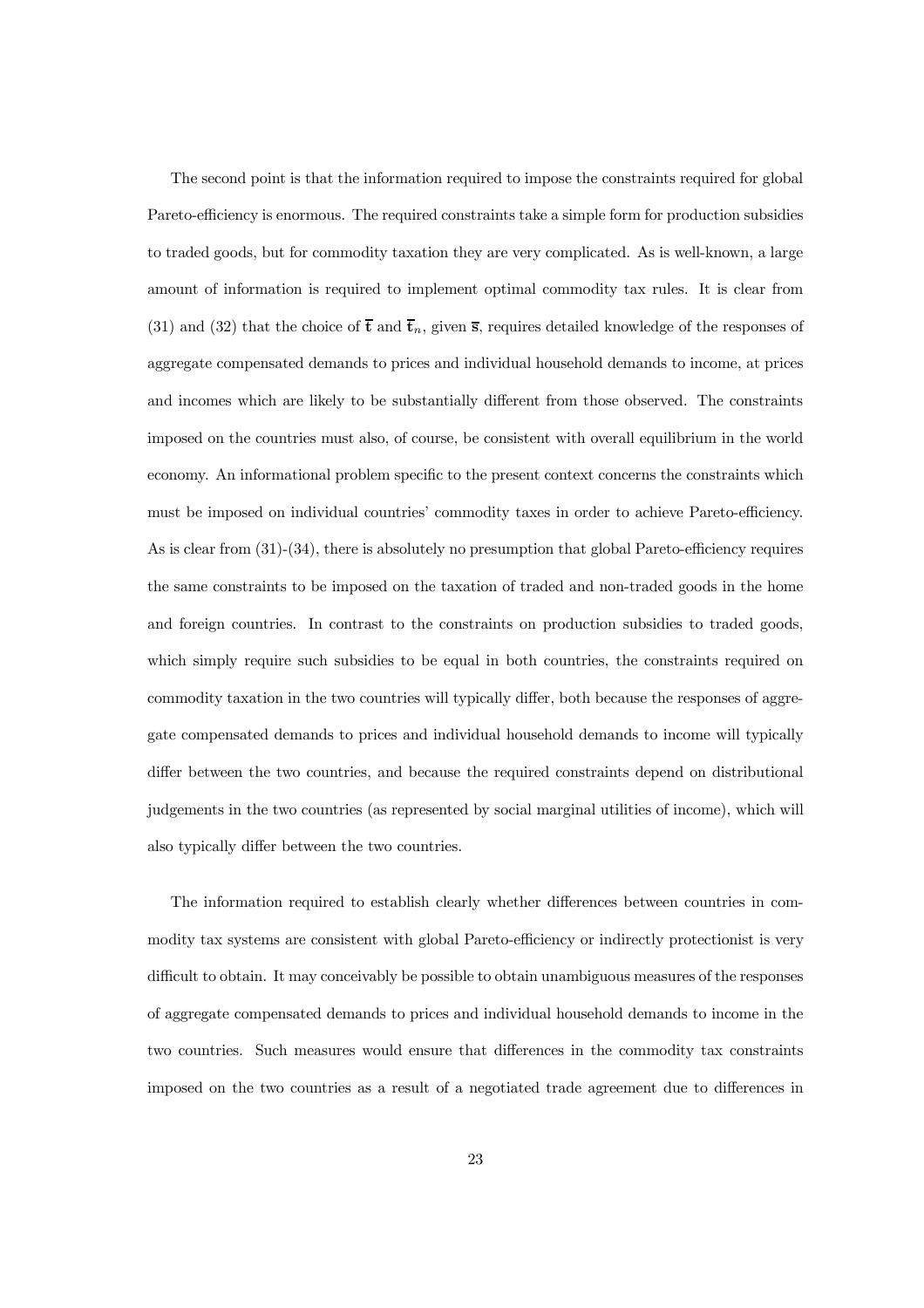demand behaviour were indeed justified, and thus consistent with global Pareto-efficiency. But it is very difficult indeed to see how this could be done for differences in distributional judgements between the two countries. Objective measures of country-specific distributional judgements are extremely elusive, and hence a country can always claim that what is actually a protectionist commodity tax structure is one which reflects its distributional objectives. The fact that globally Pareto-efficient commodity taxation for the two countries depends on their country-specific distributional judgements makes it almost impossible to prevent countries from using their commodity tax systems for protectionist purposes in the absence of objective measures of these judgements. This creates plenty of scope for conflict between individual countries in trade negotiations.

## 6 Conclusion

This paper has characterised the domestic tax systems which yield Pareto-efficient outcomes for the world economy when each country uses distortionary taxes for public good provision and redistribution between households, and has analysed the possibility of achieving such an outcome when countries choose their tax systems non-cooperatively while recognising their ability to influence the terms of trade. Pareto-efficiency for the world economy requires that relative producer prices should coincide with relative shadow prices for all goods in each country. Provided that the number of traded goods is at least as large as the number of countries, it also requires that relative producer prices for traded goods should be the same in all countries, so that production efficiency is a feature of such Pareto-efficient allocations. Global Pareto-efficiency is further characterised by each country choosing a linear income tax and taxes on commodities according to standard optimal commodity tax rules which reflect that country's own judgement about the appropriate equity-efficiency trade-off within it. However, if countries have incentives to use protectionist policies to improve their terms of trade, the implementation of a set of domestic tax structures which achieve a globally Pareto-efficient outcome as a Nash equilibrium is likely to prove very difficult indeed. Two considerations have been emphasised in arriving at this conclusion: first, the ability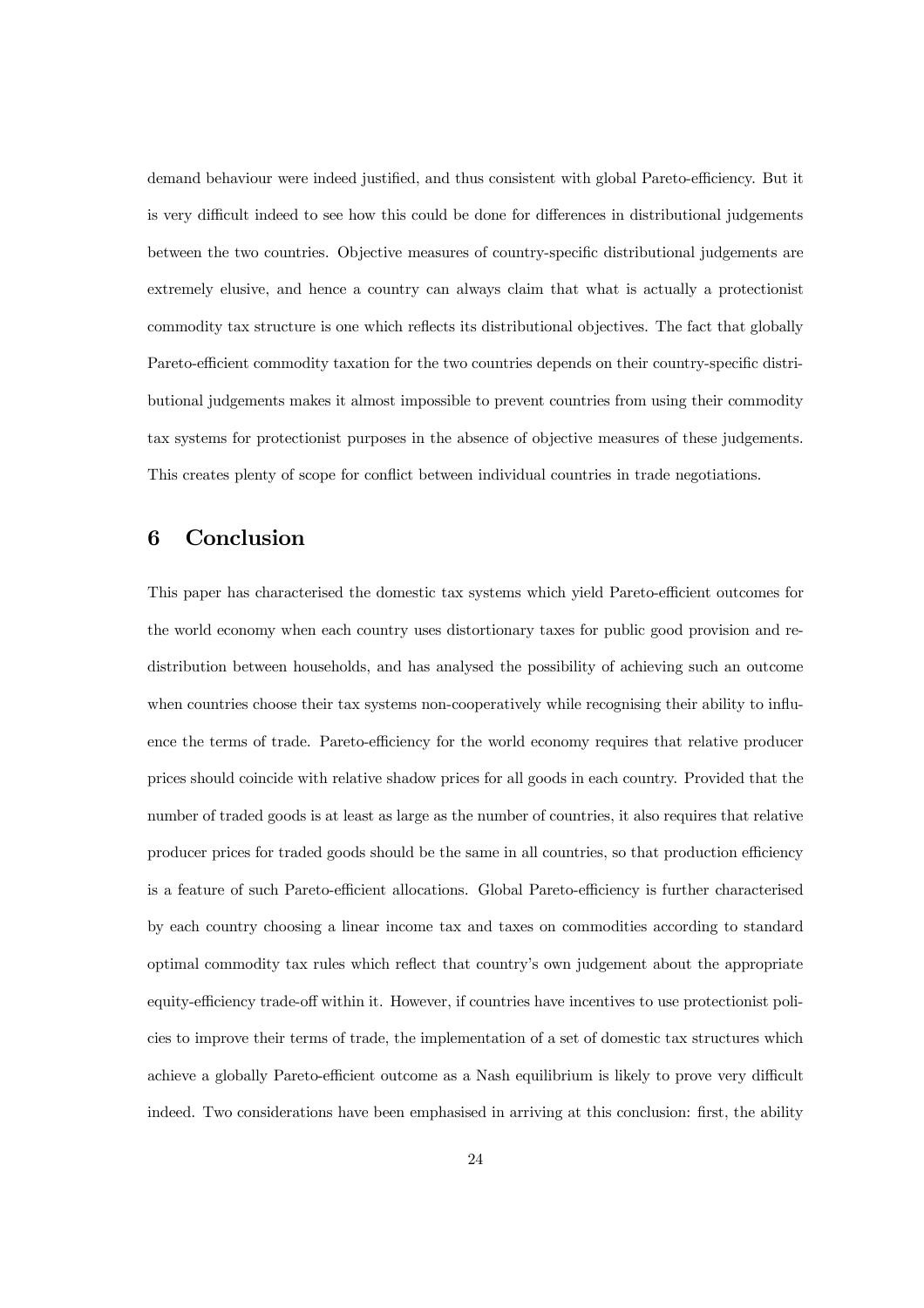of countries to use tax policy with respect to non-traded goods for protectionist purposes, and second, the difficulty of establishing whether the commodity taxes imposed on final sales of goods to consumers in a country reflect that country's distributional judgements, in which case they are consistent with global Pareto-efficiency, or protectionism by that country, in which case they are not.

A more general implication of this paper is that, if countries impose externalities on each other through their choices of domestic tax policy, trade negotiations between them in an attempt to secure Pareto-improvements will inevitably involve a very wide range of considerations. In particular, it is clear from the preceding analysis that neither the claim that trade negotiations can be restricted solely to the domestic tax treatment of traded goods, nor the argument that distributional aspects of a country's tax system are a matter solely for that country and not the business of other countries, can be sustained.

Given the difficulties that would be involved in any attempt to implement a set of domestic tax structures which would achieve a Pareto-efficient outcome for the world economy, it seems likely that less ambitious policy objectives will have a greater chance of succeeding. An obvious route to explore is whether, starting from a set of domestic tax systems which are globally Paretoinefficient, there exist relatively simple Pareto-improving multilateral reforms. A literature on this question does exist (Keen 1987, 1989, Turunen-Red and Woodland 1990, 1991, Lockwood 1997), but it does not take account of the two features which have been emphasised in our analysis: the fact that countries which wish to protect have incentives to respond to constraints on the tax treatment of some goods by altering the taxes on others, and the importance of distributional concerns in individual countriesí tax systems. Incorporating these features into the analysis of Pareto-improving multilateral tax reforms for the world economy is an important task for future research.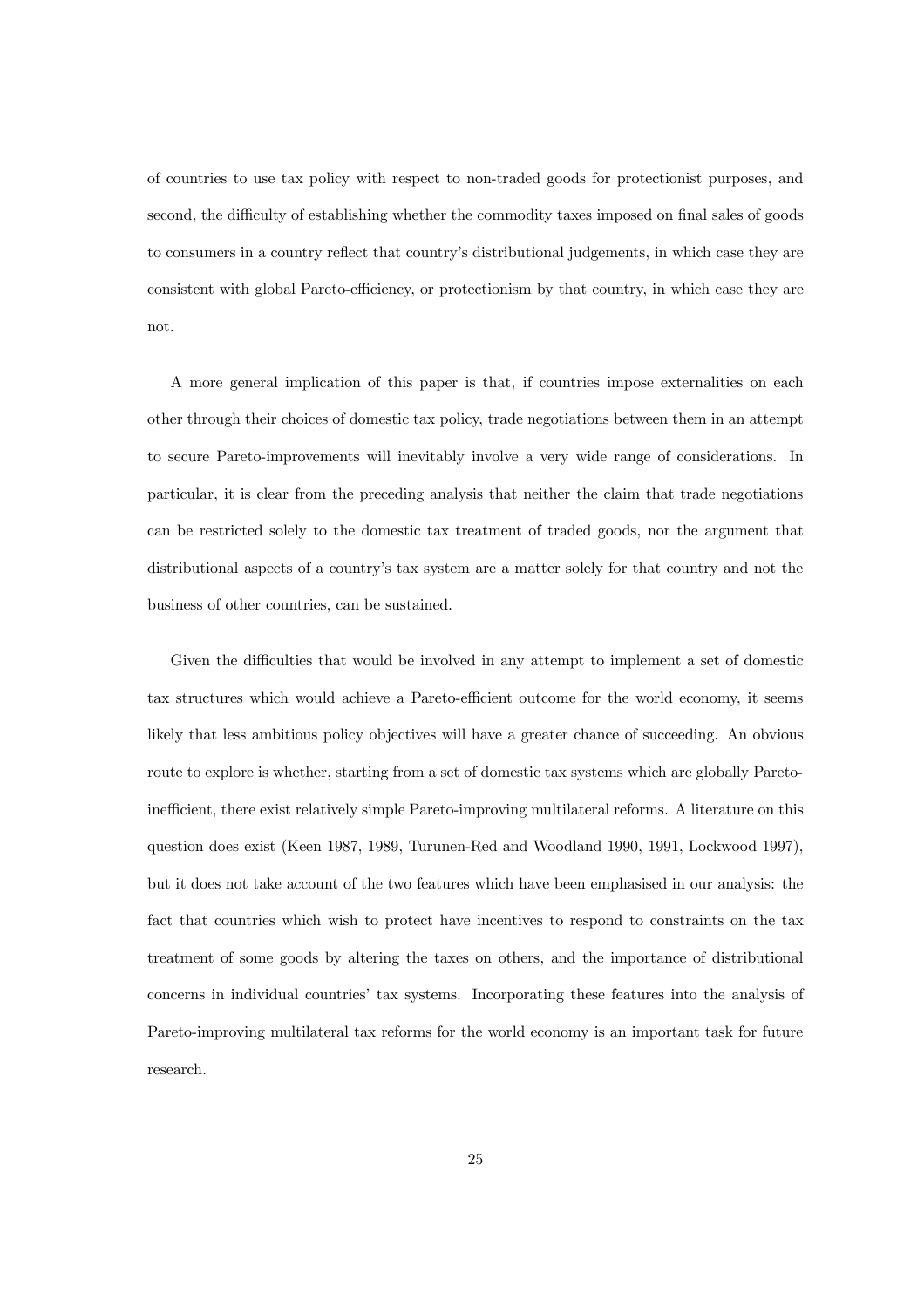## Appendices

## A Derivation of the conditions for Pareto-efficiency in the world economy

Defining  $\beta^h \equiv (\partial w/\partial v^h)(\partial v^h/\partial m^h)$  and  $B^h \equiv (\partial W/\partial V^h)(\partial V^h/\partial M^h)$  as the social marginal utility of income accruing to household  $h$  in the home and foreign country respectively, where  $m<sup>h</sup>$ denotes the income of household h in the home country and  $M<sup>h</sup>$  the income of household h in the foreign country,<sup>17</sup> the Lagrangean  $(8)$  gives the following first-order necessary conditions with respect to the control variables

$$
t_j: -\sum_{h=1}^H \beta^h x_j^h - \mu \frac{\partial x_1}{\partial q_j} - \sum_{i=2}^T (v_i + \mu p_i^w) \frac{\partial x_i}{\partial q_j} - \sum_{k=T+1}^N v_k \frac{\partial x_k}{\partial q_j} = 0 \quad j = 2, ..., N
$$
 (A1)

$$
T_j: -\Lambda \sum_{h=1}^H B^h X_j^h - M \frac{\partial X_1}{\partial Q_j} - \sum_{i=2}^T (v_i + M p_i^w) \frac{\partial X_i}{\partial Q_j} - \sum_{k=T+1}^N V_k \frac{\partial X_k}{\partial Q_j} = 0 \quad j = 2, ..., N \tag{A2}
$$

$$
s_j : \mu \frac{\partial y_1}{\partial p_j} + \sum_{i=2}^T (v_i + \mu p_i^w) \frac{\partial y_i}{\partial p_j} + \sum_{k=T+1}^N v_k \frac{\partial y_k}{\partial p_j} = 0 \quad j = 2, ..., T
$$
 (A3)

$$
S_j: M\frac{\partial Y_1}{\partial P_j} + \sum_{i=2}^T (v_i + Mp_i^w) \frac{\partial Y_i}{\partial P_j} + \sum_{k=T+1}^N V_k \frac{\partial Y_k}{\partial P_j} = 0 \quad j = 2, ..., T
$$
 (A4)

$$
p_j := \sum_{h=1}^H \beta^h x_j^h - \mu \left( \frac{\partial x_1}{\partial q_j} - \frac{\partial y_1}{\partial p_j} \right) - \sum_{i=2}^T (v_i + \mu p_i^w) \left( \frac{\partial x_i}{\partial q_j} - \frac{\partial y_i}{\partial p_j} \right)
$$

$$
- \sum_{k=T+1}^N v_k \left( \frac{\partial x_k}{\partial q_j} - \frac{\partial y_k}{\partial p_j} \right) = 0 \quad j = T+1, ..., N
$$
(A5)

$$
P_j: -\Lambda \sum_{h=1}^H B^h X_j^h - M \left( \frac{\partial X_1}{\partial Q_j} - \frac{\partial Y_1}{\partial P_j} \right) - \sum_{i=2}^T (v_i + M p_i^w) \left( \frac{\partial X_i}{\partial Q_j} - \frac{\partial Y_i}{\partial P_j} \right)
$$

$$
- \sum_{k=T+1}^N V_k \left( \frac{\partial X_k}{\partial Q_j} - \frac{\partial Y_k}{\partial P_j} \right) = 0 \quad j = T+1, ..., N
$$
(A6)

<sup>&</sup>lt;sup>17</sup> For notational simplicity we assume that the number of households is the same in both countries.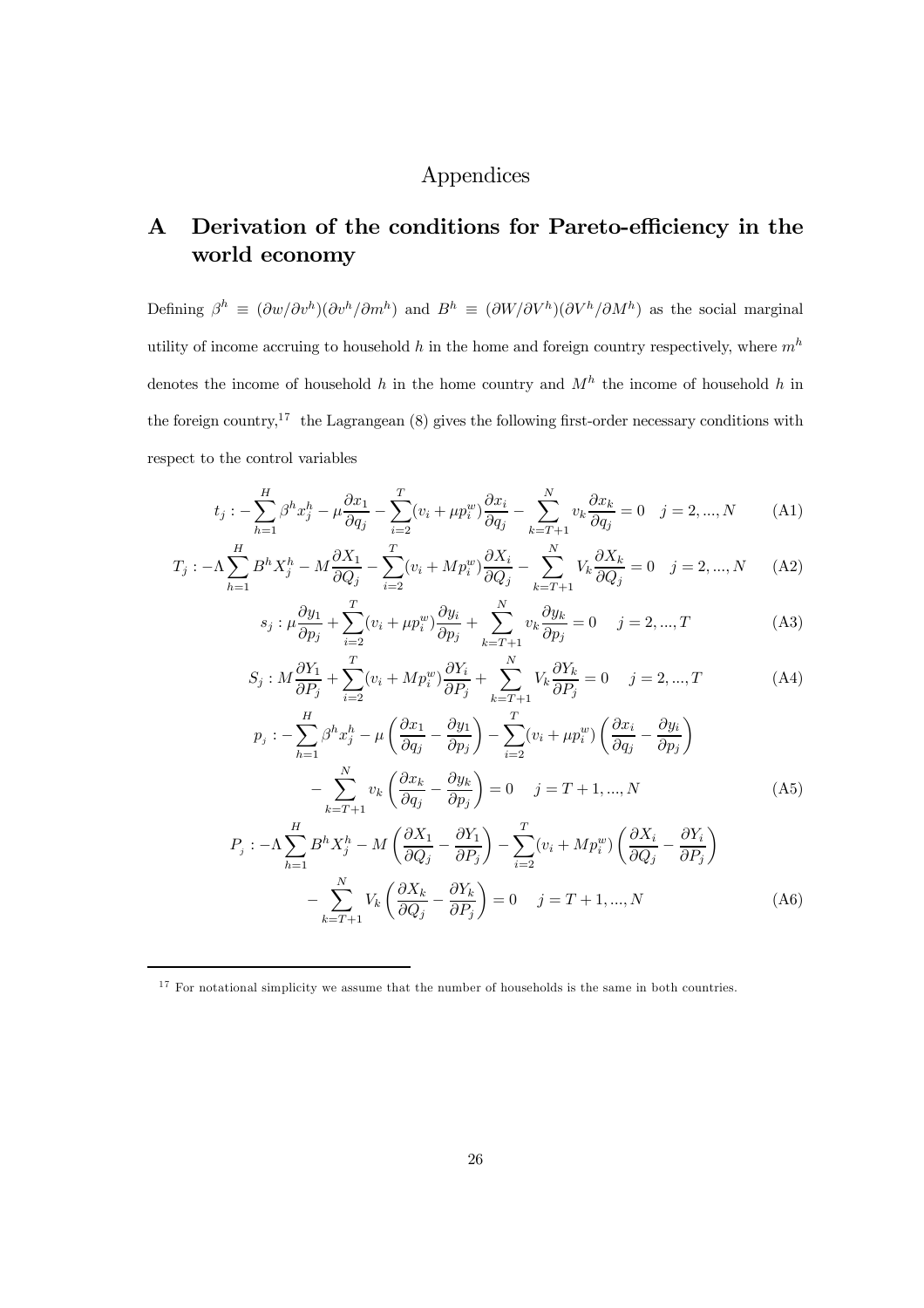$$
r: \sum_{h=1}^{H} \beta^h - \mu \sum_{h=1}^{H} \frac{\partial x_1^h}{\partial m^h} - \sum_{i=2}^{T} (v_i + \mu p_i^w) \sum_{h=1}^{H} \frac{\partial x_i^h}{\partial m^h} - \sum_{k=T+1}^{N} v_k \sum_{h=1}^{H} \frac{\partial x_k^h}{\partial m^h} = 0
$$
 (A7)

$$
R: \Lambda \sum_{h=1}^{H} B^{h} - M \sum_{h=1}^{H} \frac{\partial X_{1}^{h}}{\partial M^{h}} - \sum_{i=2}^{T} (v_{i} + M p_{i}^{w}) \sum_{h=1}^{H} \frac{\partial X_{i}^{h}}{\partial M^{h}} - \sum_{k=T+1}^{N} V_{k} \sum_{h=1}^{H} \frac{\partial X_{k}^{h}}{\partial M^{h}} = 0 \qquad (A8)
$$
  
\n
$$
p_{j}^{w} : - \sum_{h=1}^{H} \beta^{h} x_{j}^{h} - \mu \left( \frac{\partial x_{1}}{\partial q_{j}} - \frac{\partial y_{1}}{\partial p_{j}} \right) - \sum_{i=2}^{T} (v_{i} + \mu p_{i}^{w}) \left( \frac{\partial x_{i}}{\partial q_{j}} - \frac{\partial y_{i}}{\partial p_{j}} \right)
$$
\n
$$
-M \left( \frac{\partial X_{1}}{\partial Q_{j}} - \frac{\partial Y_{1}}{\partial P_{j}} \right) - \sum_{i=2}^{T} (v_{i} + M p_{i}^{w}) \left( \frac{\partial X_{i}}{\partial Q_{j}} - \frac{\partial Y_{i}}{\partial P_{j}} \right)
$$
\n
$$
- \sum_{k=T+1}^{N} v_{k} \left( \frac{\partial x_{k}}{\partial q_{j}} - \frac{\partial y_{k}}{\partial p_{j}} \right) - \sum_{k=T+1}^{N} V_{k} \left( \frac{\partial X_{k}}{\partial Q_{j}} - \frac{\partial Y_{k}}{\partial P_{j}} \right)
$$
\n
$$
- \mu(x_{j} - y_{j} - z_{j}) - M(X_{j} - Y_{j} - Z_{j}) - \Lambda \sum_{h=1}^{H} B^{h} X_{j}^{h} = 0 \qquad j = 2, ..., T \qquad (A9)
$$

The remaining first-order necessary conditions for a solution are the various constraint equations.

Using conditions (A1) and (A2) for  $j = 2, ..., T$  and conditions (A3) and (A4) in (A9) gives (recalling the definition of net imports for each country)  $\mu n_j + M N_j = 0, j = 2, ..., T$ , or

$$
(\mathbf{n} \ \mathbf{N})\begin{pmatrix} \mu \\ M \end{pmatrix} = \mathbf{0} \tag{A10}
$$

where  $\bf{n}$  is the vector of the home country's, and  $\bf{N}$  the vector of the foreign country's, net imports of goods  $2, ..., T$ . The components of each row of the matrix  $(\mathbf{n} \cdot \mathbf{N})$  sum to zero, since the world markets for traded goods  $2, ..., T$  are in equilibrium, and hence the rank of this matrix is less than two. Therefore (A10) has a nontrivial solution for  $\mu$  and M. Provided that there is some trade between the two countries, the rank of  $(n \ N)$  is 1, and hence a unique solution (up to a factor of proportionality) exists for  $\mu$  and M. Since the components of each row of  $(\mathbf{n} \ \mathbf{N})$  sum to zero, this solution is  $\mu = M$ . From (8),  $\mu$  and M are the shadow prices of good 1 at a Pareto-efficient allocation in the home and foreign country respectively. Since only relative shadow prices matter, it is possible to normalise such that  $\mu = M = 1$ .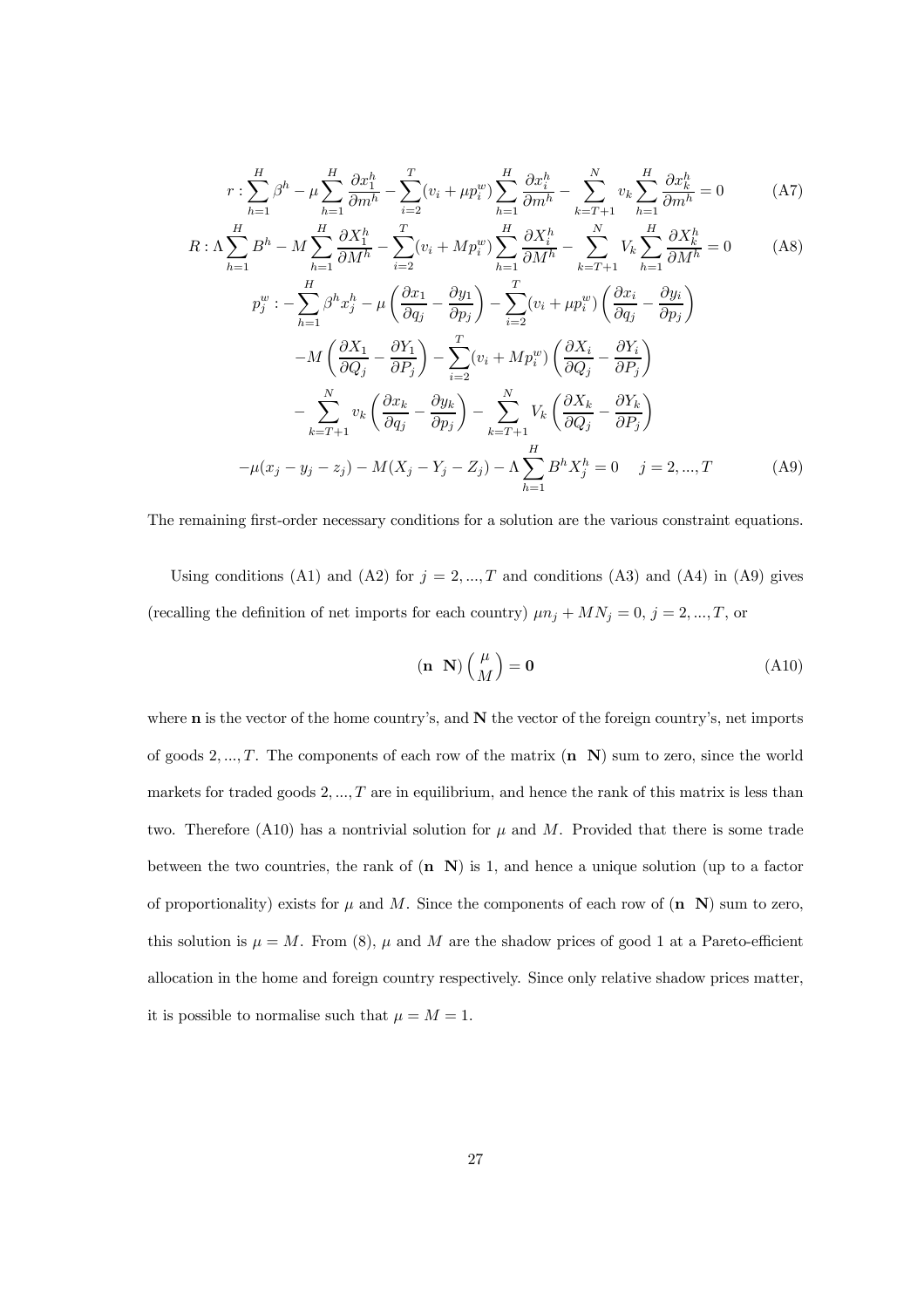#### A.1 Production efficiency

Setting  $\mu = 1$ , condition (A1) for  $j = T + 1, ..., N$  in (A5) gives, together with (A3)

$$
\frac{\partial y_1}{\partial p_j} + \sum_{i=2}^T (v_i + p_i^w) \frac{\partial y_i}{\partial p_j} + \sum_{k=T+1}^N v_k \frac{\partial y_k}{\partial p_j} = 0 \quad j = 2, ..., N
$$
 (A11)

By the theory of the competitive producer

$$
\frac{\partial y_1}{\partial p_j} + \sum_{i=2}^T p_i \frac{\partial y_i}{\partial p_j} + \sum_{k=T+1}^N p_k \frac{\partial y_k}{\partial p_j} = 0 \quad j = 2, ..., N
$$
 (A12)

Subtracting (A12) from (A11) gives

$$
\sum_{i=2}^{T} (v_i + p_i^w - p_i) \frac{\partial y_i}{\partial p_j} + \sum_{k=T+1}^{N} (v_k - p_k) \frac{\partial y_k}{\partial p_j} = 0 \quad j = 2, ..., N
$$

or

$$
\mathbf{y}_{\mathbf{p}} \begin{pmatrix} \mathbf{v} + \mathbf{p}^{w} - \mathbf{p} \\ \mathbf{v}_{n} - \mathbf{p}_{n} \end{pmatrix} = \mathbf{0}
$$
 (A13)

where  $y_p$  is the  $(N-1) \times (N-1)$  matrix of price derivatives of private sector supply functions in the home country,  $(\mathbf{v} + \mathbf{p}^{w} - \mathbf{p})$  is the  $(T - 1) \times 1$  subvector of differences between shadow and producer prices of traded goods in the home country, and  $(\mathbf{v}_n - \mathbf{p}_n)$  is the  $(N - T) \times 1$  subvector of differences between shadow and producer prices of non-traded goods in the home country. Assuming  $y_p$  is nonsingular, (A13) solves to give

$$
\begin{pmatrix} \mathbf{p} \\ \mathbf{p}_n \end{pmatrix} = \begin{pmatrix} \mathbf{v} + \mathbf{p}^w \\ \mathbf{v}_n \end{pmatrix}
$$
 (A14)

A similar argument for the foreign country, using (A2), (A4), and (A6), gives

$$
\begin{pmatrix} \mathbf{P} \\ \mathbf{P}_n \end{pmatrix} = \begin{pmatrix} \mathbf{v} + \mathbf{p}^w \\ \mathbf{V}_n \end{pmatrix}
$$
 (A15)

#### A.2 Commodity taxes and linear income tax

To characterise Pareto-efficient commodity taxes in the home country, note that, using the Slutsky equation

$$
\frac{\partial x_i}{\partial q_j} = \sum_{h=1}^{H} \left( \frac{\partial \hat{x}_i^h}{\partial q_j} - x_j^h \frac{\partial x_i^h}{\partial m^h} \right) \qquad j = 2, ..., N
$$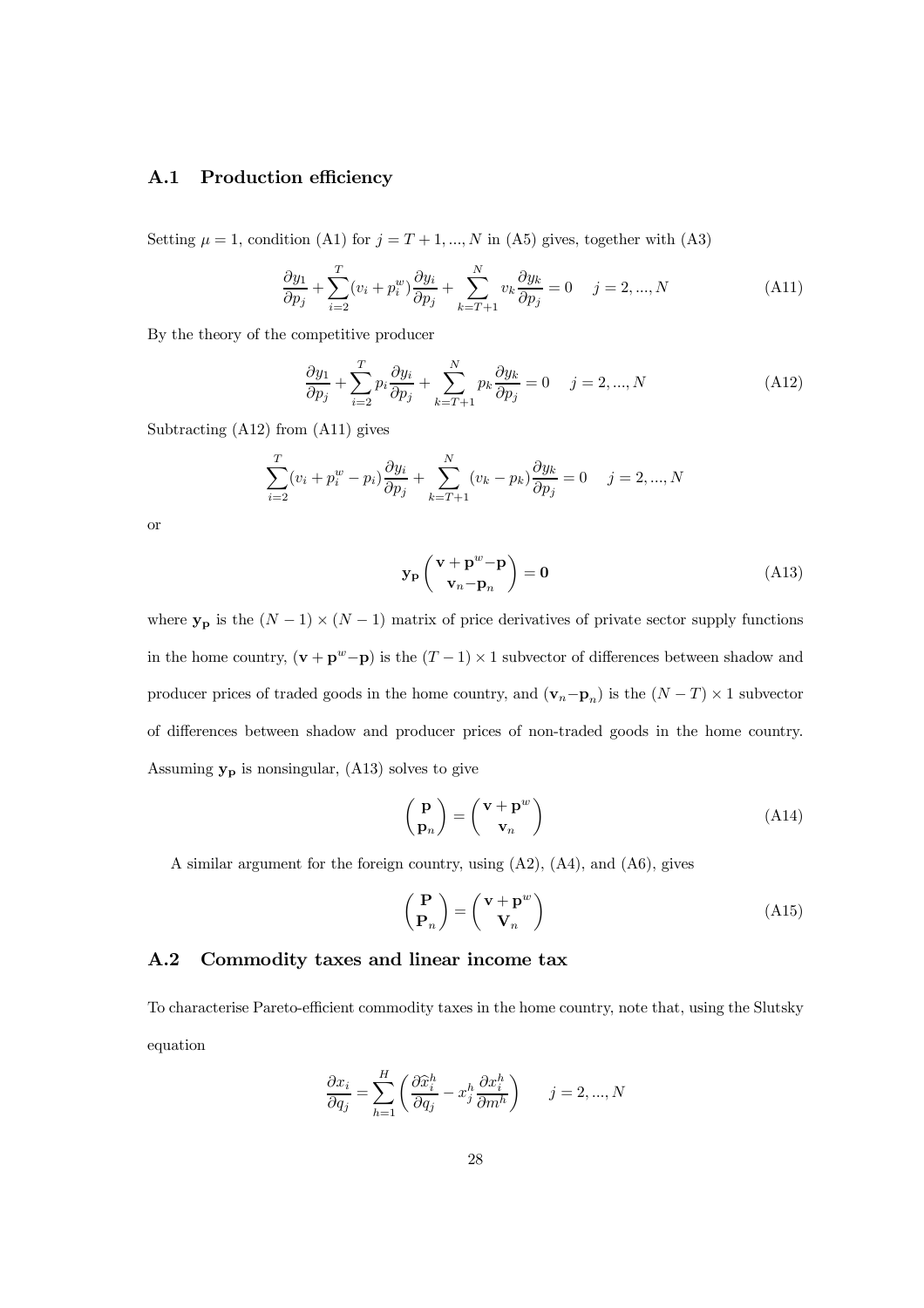where  $\hat{x}_i^h$  denotes household h's compensated demand for good i. Hence, recalling that  $\mu = 1$ , (A1) can be written as

$$
-\sum_{h=1}^{H} \frac{\partial \widehat{x}_1^h}{\partial q_j} - \sum_{i=2}^{T} (v_i + p_i^w) \sum_{h=1}^{H} \frac{\partial \widehat{x}_i^h}{\partial q_j} - \sum_{k=T+1}^{N} v_k \sum_{h=1}^{H} \frac{\partial \widehat{x}_i^h}{\partial q_j} = \sum_{h=1}^{H} b^h x_j^h \quad j = 2, ..., N
$$
 (A16)

where  $b^h \equiv \beta^h - \partial x_1^h / \partial m^h - \sum_{i=2}^T (v_i + p_i^w)$  $\left(\frac{\partial x_i^h}{\partial m^h}\right) - \sum_{k=T+1}^N v_k$  $\left(\frac{\partial x_k^h}{\partial m^h}\right)$  is the marginal social value of a transfer to household  $h$ , given by the social marginal utility of  $h$ 's income less the cost, at shadow prices, of meeting the additional demands resulting from such a transfer. Using the theory of the consumer, and aggregating over all households

$$
\sum_{h=1}^{H} \frac{\partial \hat{x}_1^h}{\partial q_j} + \sum_{i=2}^{T} q_i \sum_{h=1}^{H} \frac{\partial \hat{x}_i^h}{\partial q_j} + \sum_{k=T+1}^{N} q_k \sum_{h=1}^{H} \frac{\partial \hat{x}_k^h}{\partial q_j} = 0 \quad j = 2, ..., N
$$
 (A17)

Adding  $(A17)$  to  $(A16)$ , and using  $(A14)$ , gives

$$
\sum_{i=2}^{T} (q_i - p_i) \sum_{h=1}^{H} \frac{\partial \hat{x}_i^h}{\partial q_j} + \sum_{k=T+1}^{N} (q_k - p_k) \sum_{h=1}^{H} \frac{\partial \hat{x}_k^h}{\partial q_j} = \sum_{h=1}^{H} b^h x_j^h \quad j = 2, ..., N
$$

or

$$
\widehat{\mathbf{x}}_{\mathbf{q}}\begin{pmatrix}\mathbf{q}-\mathbf{p} \\ \mathbf{q}_{n}-\mathbf{p}_{n}\end{pmatrix} = \sum_{h} \mathbf{b}^{h} \mathbf{x}^{h}
$$
\n(A18)

where  $\hat{\mathbf{x}}_{\mathbf{q}}$  is the  $(N - 1) \times (N - 1)$  matrix of price derivatives of aggregate compensated demand functions in the home country,  $(\mathbf{q} - \mathbf{p})$  is the  $(T - 1) \times 1$  subvector of differences between consumer and producer prices of traded goods in the home country,  $(q_n-p_n)$  is the  $(N-T)\times 1$  subvector of differences between consumer and producer prices of non-traded goods in the home country, and  $\sum_h \mathbf{b}^h \mathbf{x}^h$  is the  $(N-1) \times 1$  vector with components  $\sum_{h=1}^H b^h x_i^h$ ,  $j = 2, ..., N$ , i.e., the weighted sum of household demands for taxed goods, with the weights being marginal social values of transfers to households.

Equation (A7) characterises the home country's choice of uniform lump-sum transfer paid to all households at a Pareto-efficient allocation. Using  $\mu = 1$ , and recalling the definition of  $b^h$ , (A7) can be written  $\sum_{h=1}^{H} b^h = 0$ , which implies that this transfer is such that the sum over all households of the marginal social value of the transfer is zero.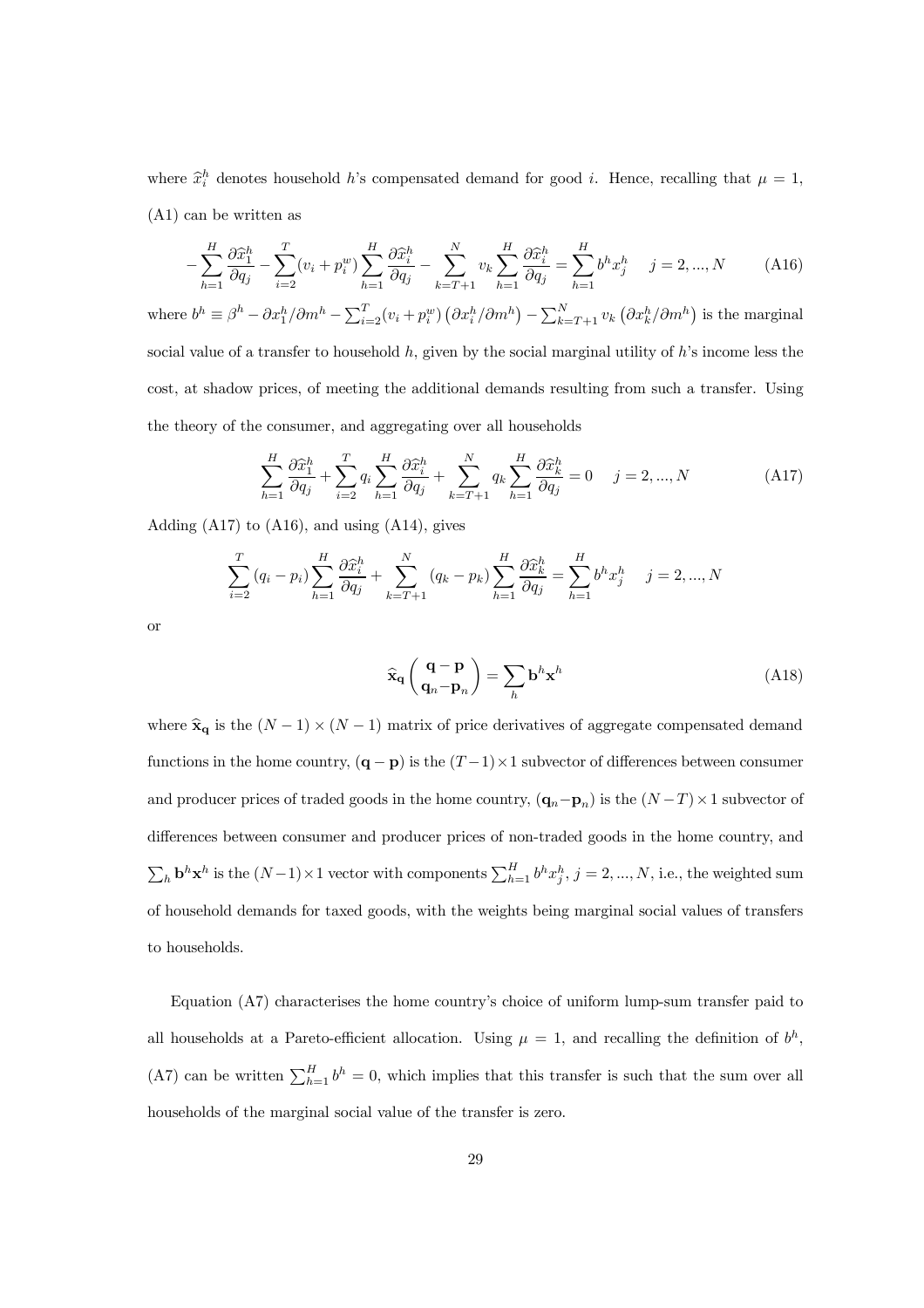Since, from  $(A14)$ , producer prices equal shadow prices at a Pareto-efficient allocation, the marginal social value of a transfer to household h can be written as  $b^h = \beta^h - \partial x_1^h / \partial m^h$  $\sum_{i=2}^{T} p_i$  $\left(\frac{\partial x_i^h}{\partial m^h}\right) - \sum_{k=T+1}^N p_k$  $(\partial x_k^h / \partial m^h)$ . Differentiating household h's budget constraint  $x_1^h + \sum_{i=2}^T (p_i + t_i - s_i) x_i^h + \sum_{k=T+1}^N (p_k + t_k) x_k^h = r$  with respect to r gives

$$
\partial x_1^h / \partial m^h + \sum_{i=2}^T p_i \left( \partial x_i^h / \partial m^h \right) + \sum_{k=T+1}^N p_k \left( \partial x_k^h / \partial m^h \right) = 1 - \sum_{i=2}^T \left( t_i - s_i \right) \left( \partial x_i^h / \partial m^h \right) - \sum_{k=T+1}^N t_k \left( \partial x_k^h / \partial m^h \right)
$$

so that  $b^h = \beta^h + \sum_{i=2}^T (t_i - s_i)$  $\left(\frac{\partial x_i^h}{\partial m^h}\right) + \sum_{k=T+1}^N t_k$  $\left(\frac{\partial x_k^h}{\partial m^h}\right) - 1$ . Hence the condition for the optimal choice of uniform lump-sum transfer can be written as

$$
\sum_{h=1}^{H} \left( \beta^h + \sum_{i=2}^{T} \left( t_i - s_i \right) \left( \frac{\partial x_i^h}{\partial m^h} \right) + \sum_{k=T+1}^{N} t_k \left( \frac{\partial x_k^h}{\partial m^h} \right) - 1 \right) = 0
$$

or

$$
\frac{\sum_{h=1}^{H} c^h}{H} = 1\tag{A19}
$$

where we define  $c^h \equiv \beta^h + \sum_{i=2}^T (t_i - s_i)$  $\left(\frac{\partial x_i^h}{\partial m^h}\right) + \sum_{k=T+1}^N t_k$  $\left(\frac{\partial x_k^h}{\partial m^h}\right)$  as the net marginal social valuation of income accruing to household  $h$ . Similarly  $(A18)$  can be written as

$$
\widehat{\mathbf{x}}_{\mathbf{q}}\begin{pmatrix}\mathbf{q}-\mathbf{p} \\ \mathbf{q}_n-\mathbf{p}_n\end{pmatrix} = \sum_{h} (\mathbf{c}^h - \mathbf{1})\mathbf{x}^h
$$
\n(A20)

where  $\sum_h(\mathbf{c}^h - \mathbf{1})\mathbf{x}^h$  is the  $(N-1) \times 1$  vector with components  $\sum_{h=1}^H (c^h - 1)x_i^h$ ,  $j = 2, ..., N$ .

## B Derivation of the Nash equilibrium conditions for the home country

The Lagrangean (18) gives the following first-order necessary conditions with respect to the control variables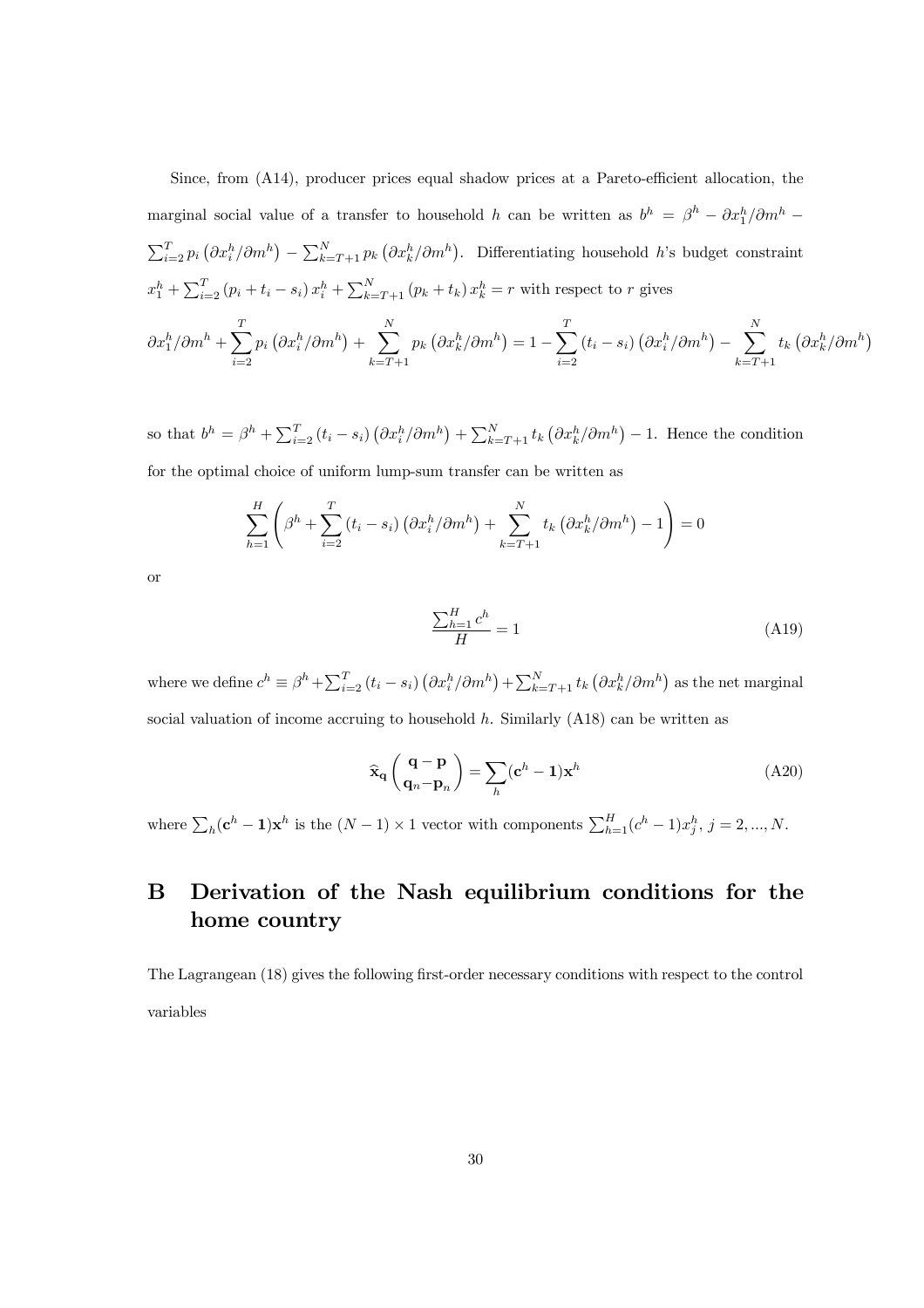$$
t_j: -\sum_{h=1}^H \beta^h x_j^h - \mu \frac{\partial x_1}{\partial q_j} - \sum_{i=2}^T (v_i + \mu p_i^w) \frac{\partial x_i}{\partial q_j} - \sum_{k=T+1}^N v_k \frac{\partial x_k}{\partial q_j} - \delta_j = 0 \quad j = 2, ..., T
$$
 (B1)

$$
t_j: -\sum_{h=1}^H \beta^h x_j^h - \mu \frac{\partial x_1}{\partial q_j} - \sum_{i=2}^T (v_i + \mu p_i^w) \frac{\partial x_i}{\partial q_j} - \sum_{k=T+1}^N v_k \frac{\partial x_k}{\partial q_j} = 0 \quad j = T+1, ..., N
$$
 (B2)

$$
s_j : \mu \frac{\partial y_1}{\partial p_j} + \sum_{i=2}^T (v_i + \mu p_i^w) \frac{\partial y_i}{\partial p_j} + \sum_{k=T+1}^N v_k \frac{\partial y_k}{\partial p_j} - \gamma_j = 0 \quad j = 2, ..., T
$$
 (B3)

$$
p_j: -\sum_{h=1}^H \beta^h x_j^h - \mu \left( \frac{\partial x_1}{\partial q_j} - \frac{\partial y_1}{\partial p_j} \right) - \sum_{i=2}^T (v_i + \mu p_i^w) \left( \frac{\partial x_i}{\partial q_j} - \frac{\partial y_i}{\partial p_j} \right)
$$

$$
- \sum_{k=T+1}^N v_k \left( \frac{\partial x_k}{\partial q_j} - \frac{\partial y_k}{\partial p_j} \right) = 0 \quad j = T+1, ..., N
$$
(B4)

$$
r: \sum_{h=1}^{H} \beta^h - \mu \sum_{h=1}^{H} \frac{\partial x_1^h}{\partial m^h} - \sum_{i=2}^{T} (v_i + \mu p_i^w) \sum_{h=1}^{H} \frac{\partial x_i^h}{\partial m^h} - \sum_{k=T+1}^{N} v_k \sum_{h=1}^{H} \frac{\partial x_k^h}{\partial m^h} = 0
$$
(B5)  

$$
p_j^w: - \sum_{h=1}^{H} \beta^h x_j^h - \mu \left( \frac{\partial x_1}{\partial q_j} - \frac{\partial y_1}{\partial p_j} \right) - \sum_{i=2}^{T} (v_i + \mu p_i^w) \left( \frac{\partial x_i}{\partial q_j} - \frac{\partial y_i}{\partial p_j} \right)
$$
  

$$
\alpha \left( \partial X_i \quad \partial Y_i \right) = \sum_{h=1}^{N} \left( \partial x_k \quad \partial y_k \right) \qquad (2.2)
$$

$$
-\sum_{i=2}^{T} v_i \left(\frac{\partial X_i}{\partial Q_j} - \frac{\partial Y_i}{\partial P_j}\right) - \sum_{k=T+1}^{N} v_k \left(\frac{\partial x_k}{\partial q_j} - \frac{\partial y_k}{\partial p_j}\right) - \mu(x_j - y_j - z_j) = 0 \quad j = 2, ..., T \quad (B6)
$$

The remaining first-order necessary conditions for a solution are the various constraint equations.

Since only relative shadow prices matter,  $\mu$ , which (from (18)) is the shadow price of good 1 in the home country, can be normalised to equal 1. Using the same argument as that leading to (A13) in Appendix A, it then follows that

$$
\mathbf{y}_{\mathbf{p}} \begin{pmatrix} \mathbf{v} + \mathbf{p}^{w} - \mathbf{p} \\ \mathbf{v}_{n} - \mathbf{p}_{n} \end{pmatrix} = \begin{pmatrix} \gamma \\ \mathbf{0} \end{pmatrix}
$$
 (B7)

where  $\gamma$  is the  $(T-1) \times 1$  subvector of solution values of the Lagrange multipliers on the constraints relating to production subsidies to traded goods, and  $\mathbf{0}$  is a  $(N - T) \times 1$  subvector of zeroes. Assuming that  $y_p$  is nonsingular, (B7) solves to give

$$
\begin{pmatrix} \mathbf{v} + \mathbf{p}^{w} - \mathbf{p} \\ \mathbf{v}_{n} - \mathbf{p}_{n} \end{pmatrix} = (\mathbf{y}_{\mathbf{p}})^{-1} \begin{pmatrix} \gamma \\ \mathbf{0} \end{pmatrix}
$$
 (B8)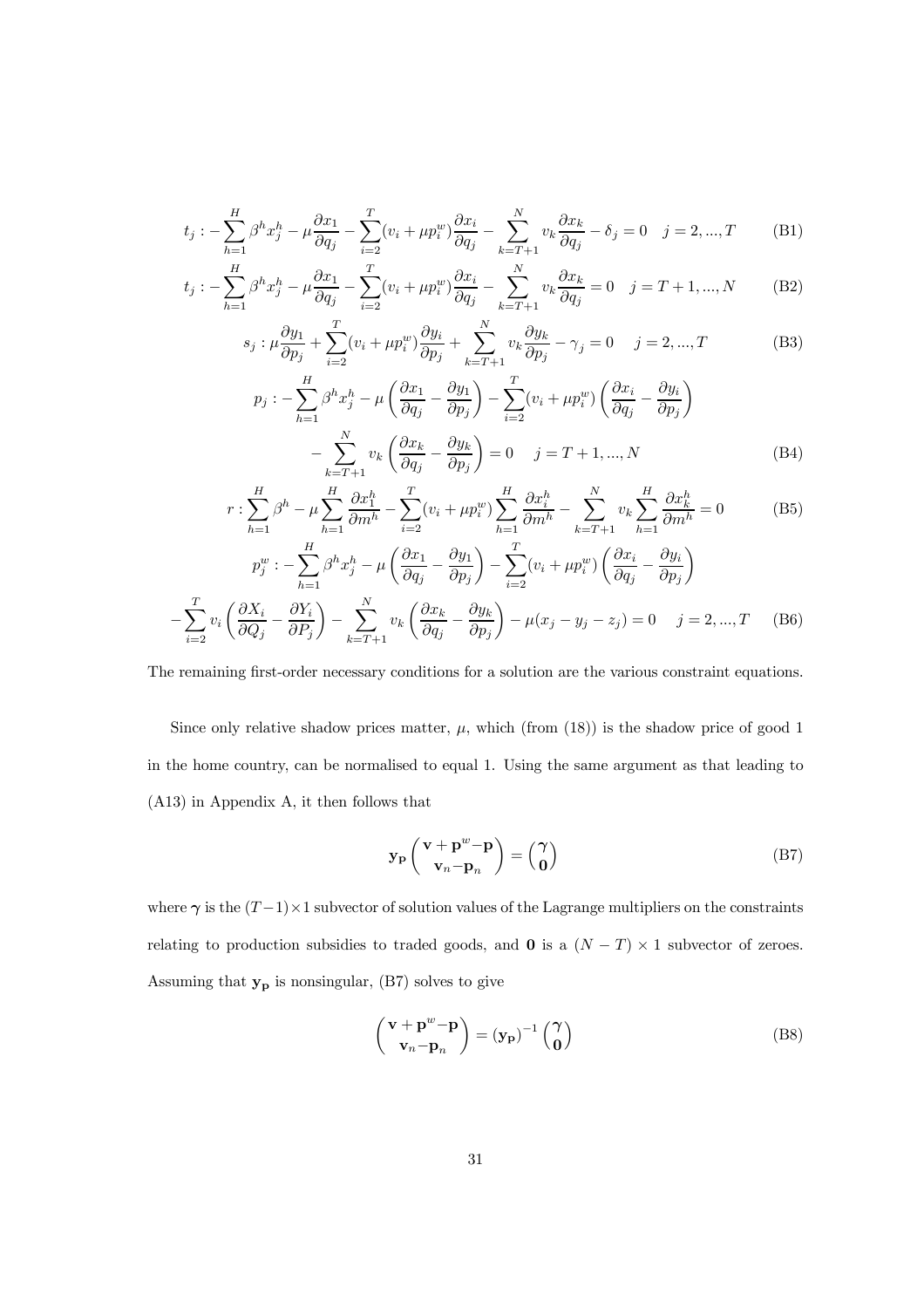### References

Atkinson, A.B. and J.E. Stiglitz (1980), Lectures on Public Economics, London: McGraw-Hill.

Boadway, R, S. Maital and M. Prachowny (1973), 'Optimal Tariffs, Optimal Taxes and Public Goods', Journal of Public Economics, 2, 391-403.

Diamond, P.A. (1975), 'A Many-Person Ramsey Tax Rule', Journal of Public Economics, 4, 335-342.

Diamond, P.A. and J.A. Mirrlees (1971), ëOptimal Taxation and Public Production II: Tax Rulesí, American Economic Review, 61, 261-278.

Diewert, W.E., A.H. Turunen-Red and A.D. Woodland (1989), ëProductivity- and Pareto-Improving Changes in Taxes and Tariffs', Review of Economic Studies, 56, 199-216.

Dixit, A.K. (1985), 'Tax Policy in Open Economies', in A.J. Auerbach and M.S. Feldstein (eds), Handbook of Public Economics, vol. I, Amsterdam: North-Holland.

Dixit, A.K. and V.D. Norman (1980), Theory of International Trade, Welwyn and Cambridge: Nisbet and Cambridge University Press.

Friedlander, A.F. and A.L. Vandendorpe (1968), 'Excise Taxes and the Gains from Trade', Journal of Political Economy, 76, 1058-1068.

Hammond, P.J. (1979), ëStraightforward Individual Incentive Compatibility in Large Economiesí, Review of Economic Studies, 46, 263-282.

Keen, M.J. (1987), 'Welfare Effects of Commodity Tax Harmonisation', Journal of Public Economics, 33, 107-114.